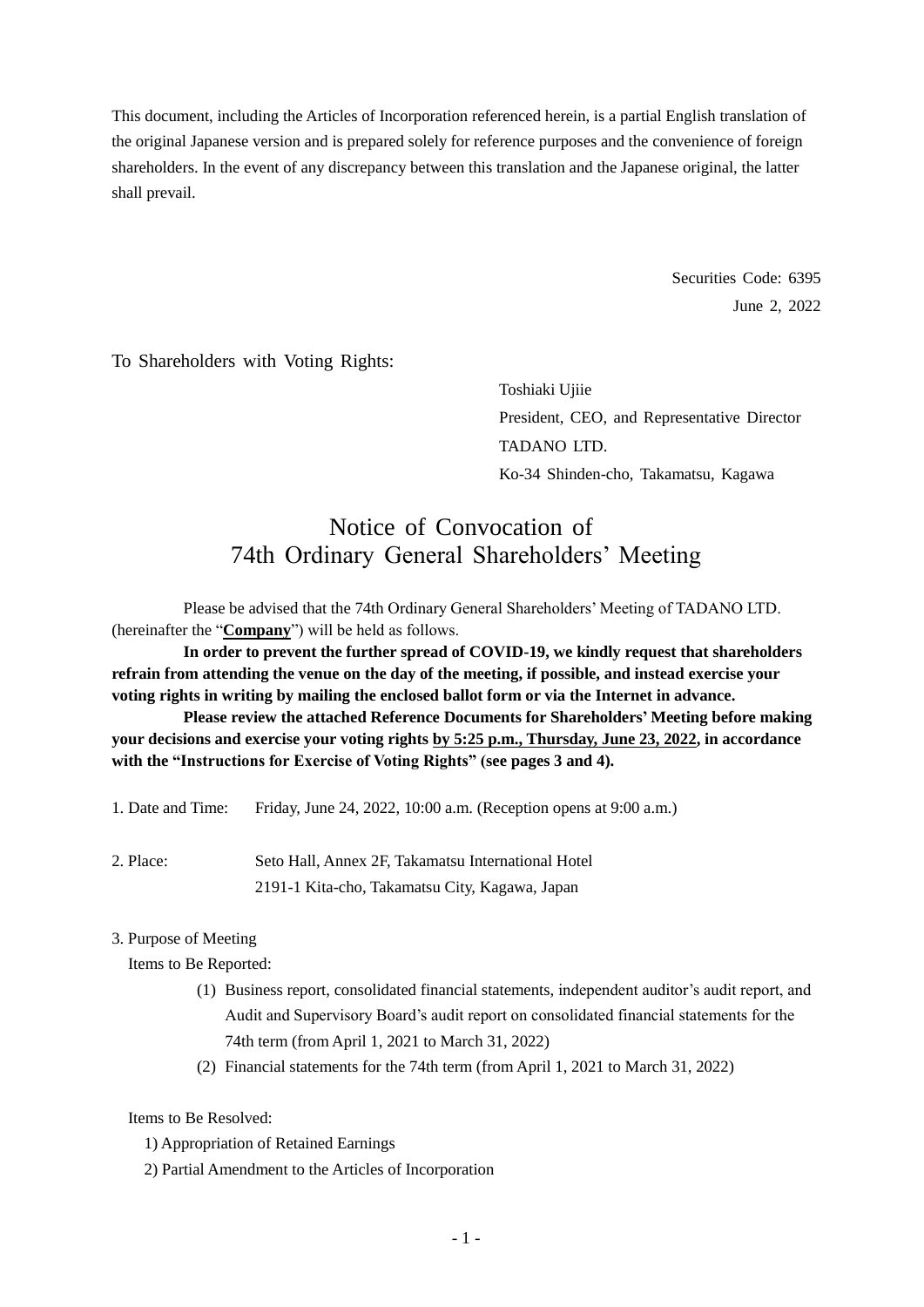3) Election of Nine Directors

- 4) Election of Two Audit and Supervisory Board Members
- 4. Other Important Matters Related to the Convocation
	- (1) If you do not indicate your approval or disapproval of the proposal(s) using the ballot form, you are regarded as having approved the proposal(s).
	- (2) If you cannot attend the meeting, another shareholder with voting rights can act as a proxy for you at the meeting. In this situation, however, said proxy must submit to the Company a written document certifying the right to serve as proxy.
	- ◎ When you attend the meeting, please present the enclosed ballot form to the reception desk on the day of the meeting.
	- ◎ We will be in business casual (Cool Biz) at the meeting, and we would appreciate it if you could attend the meeting wearing appropriate clothing as well.
	- ◎ Among the documents that are required to be attached to the notice of this convocation, the following items are available online via our website (https://www.tadano.co.jp/), and are excluded from this notice in accordance with legal provisions and Article 14 of the Company's articles of incorporation.
		- (1) Business report: System for ensuring appropriate business operations and the status of its operation
		- (2) Consolidated financial statements: Consolidated statement of changes in equity and notes to consolidated financial statements
		- (3) Non-consolidated financial statements: Non-consolidated statement of changes in equity and notes to non-consolidated financial statements

Accordingly, the documents provided along with this notice constitute a part of the consolidated financial statements or non-consolidated financial statements audited by independent auditors when preparing their audit report, and also a part of the business report, consolidated financial statements or non-consolidated financial statements audited by the Audit and Supervisory Board and its members when preparing their audit report.

◎ Please note that if any revisions are made to the contents of the business report, consolidated financial statements and non-consolidated financial statements, and reference documents for the Shareholders' Meeting, the revised contents will be made available online via our website (https://www.tadano.co.jp/).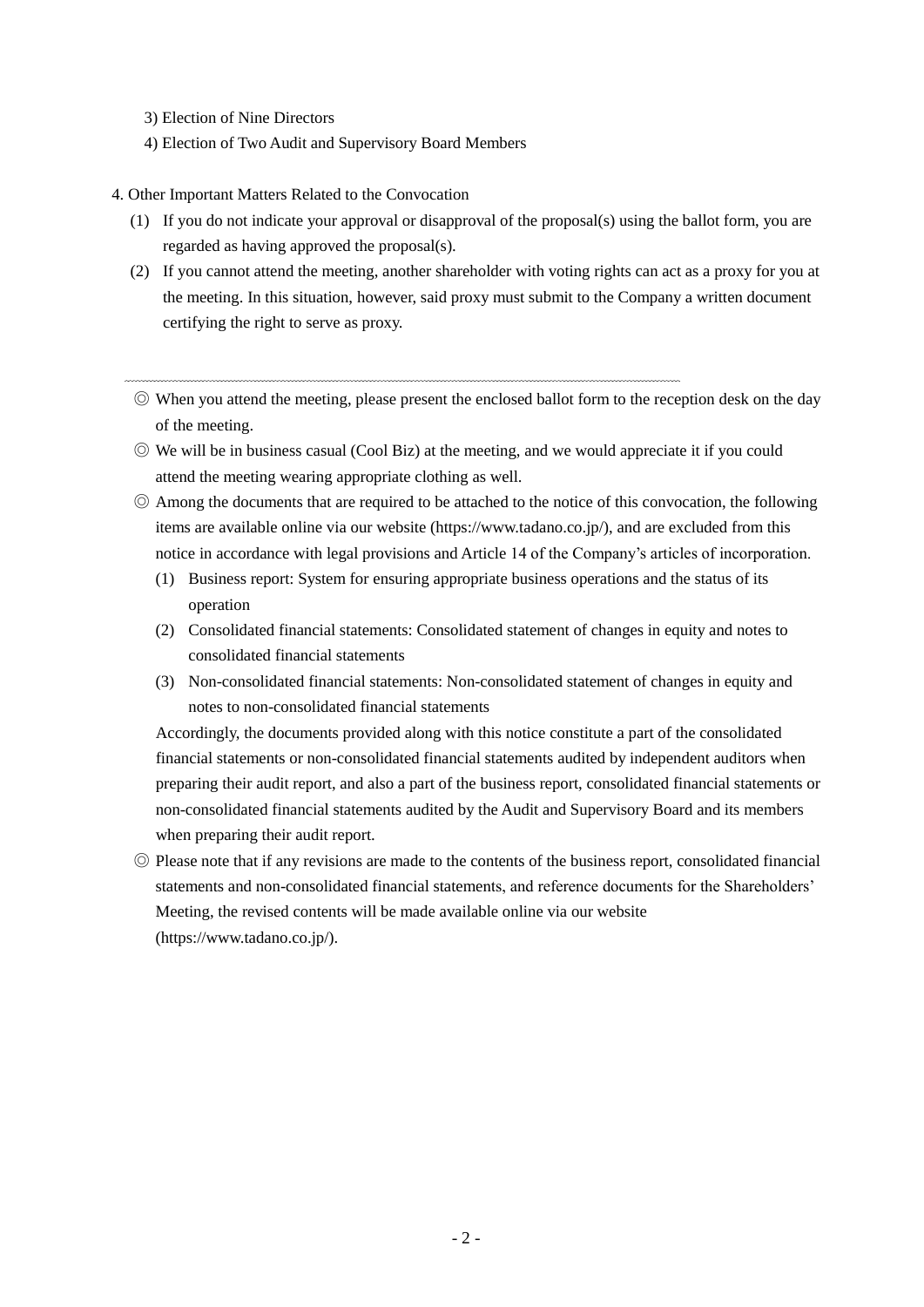# **Instructions for Exercise of Voting Rights**

You may exercise your voting rights at the Ordinary General Shareholders' Meeting by any of the methods described below.

# **Voting by Attending the Ordinary General Shareholders' Meeting**

When you attend the meeting, please present the enclosed ballot form to the reception desk. (If you attend the meeting, you do not need to follow the procedures for exercising your voting rights by sending the ballot form via mail or via the Internet.) Date and time of the meeting: Friday, June 24, 2022, 10:00 a.m.

## **Voting by Mail**

Please indicate your approval or disapproval of the proposals using the enclosed ballot form and send it back to us (postage is not required).

Deadline for exercising voting rights: must be received by 5:25 p.m., Thursday, June 23, 2022

## **Voting via the Internet**

Please access the website for exercising voting rights (https://soukai.mizuho-tb.co.jp/), input the "code for exercising voting rights" and "password" displayed on the enclosed ballot form, and follow the instructions on the screen to enter your approval or disapproval of the proposals.

Deadline for exercising voting rights: must be completed by 5:25 p.m., Thursday, June 23, 2022 For detail information, please check the "Instructions for Exercise of Voting Rights via the Internet" on the next page.

<Handling of multiple exercises of voting rights>

If you have exercised your voting rights both in writing and via the Internet, the Internet vote shall be valid. If you have exercised your voting rights multiple times, the very last vote shall be valid.

<For institutional investors>

In addition to the means of exercising voting rights via the Internet, institutional investors may exercise their voting rights via the Electronic Voting System Platform operated by ICJ, Inc., only if the applications for use of the platform are filed in advance.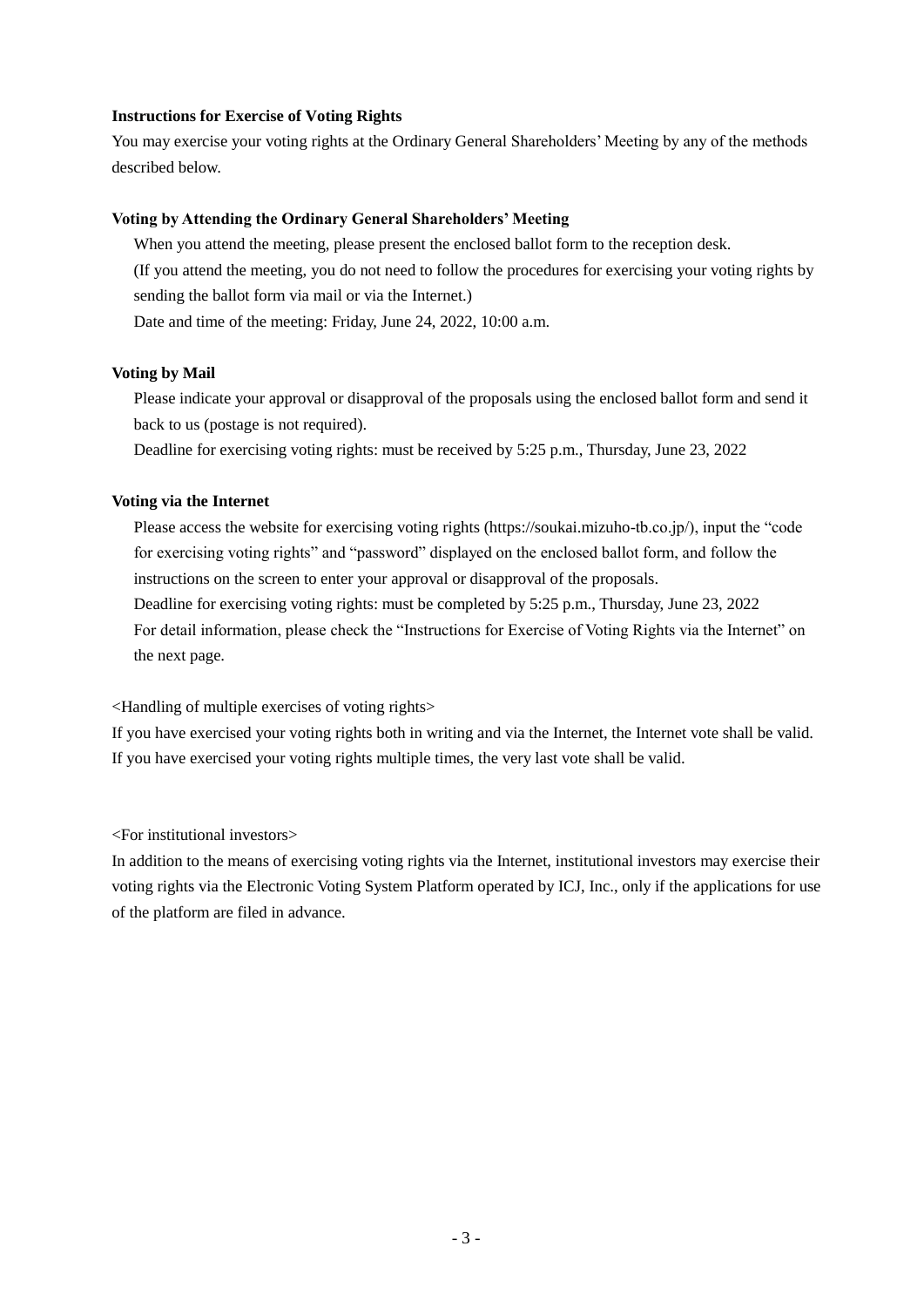# **Instructions for Exercise of Voting Rights via the Internet**

### **Entering the code for exercising voting rights and password**

Exercise of Voting Rights Web site: https://soukai.mizuho-tb.co.jp/

- 1. Access the Exercise of Voting Rights Web site. Click "Next"
- 2. Enter the code for exercising voting rights printed on the ballot form. Enter the code for exercising voting rights Click "Next"
- 3. Enter the password printed on the ballot form. Enter the password Click "Login"
- 4. Indicate your approval or disapproval by following the instructions on the screen.

#### **Scanning QR code by smartphone - "Smart Voting"**

You can simply login to the Exercise of Voting Rights Web site without entering the code for exercising voting rights and password.

- 1. Scan the QR code printed at the lower right of the ballot form. Sample \* "QR code" is a registered trademark of DENSO WAVE INCORPORATED.
- 2. Indicate your approval or disapproval by following the instructions on the screen.

#### **Note that you can exercise your voting rights only once through "Smart Voting."**

If you wish to change your vote after exercising your voting rights, please access the website for PCs, enter the code for exercising voting rights and password printed on the ballot form to login to the website, and exercise your voting rights again.

\* If you scan the QR code again, you can navigate to the website for PCs.

Contact

For any inquiries, please contact the Stock Transfer Agency Department of Mizuho Trust & Banking Co., Ltd., the Company's shareholder registry administrator.

# **Inquiries about how to use the website for exercising voting rights**

Toll-free number: 0120-768-524 (9:00 – 21:00 except year-end and New Year holidays)

(Important)

- The password is a means of confirming that the voter is qualified to vote. The Company will never ask for your password.
- If you enter the wrong password more than a certain number of times, your password will be locked and become unusable. If this happens, please follow the instructions on the screen to unlock your password.
- The website for exercising voting rights is designed to be compatible with general devices with an internet connection. However, the website may not be compatible with some devices.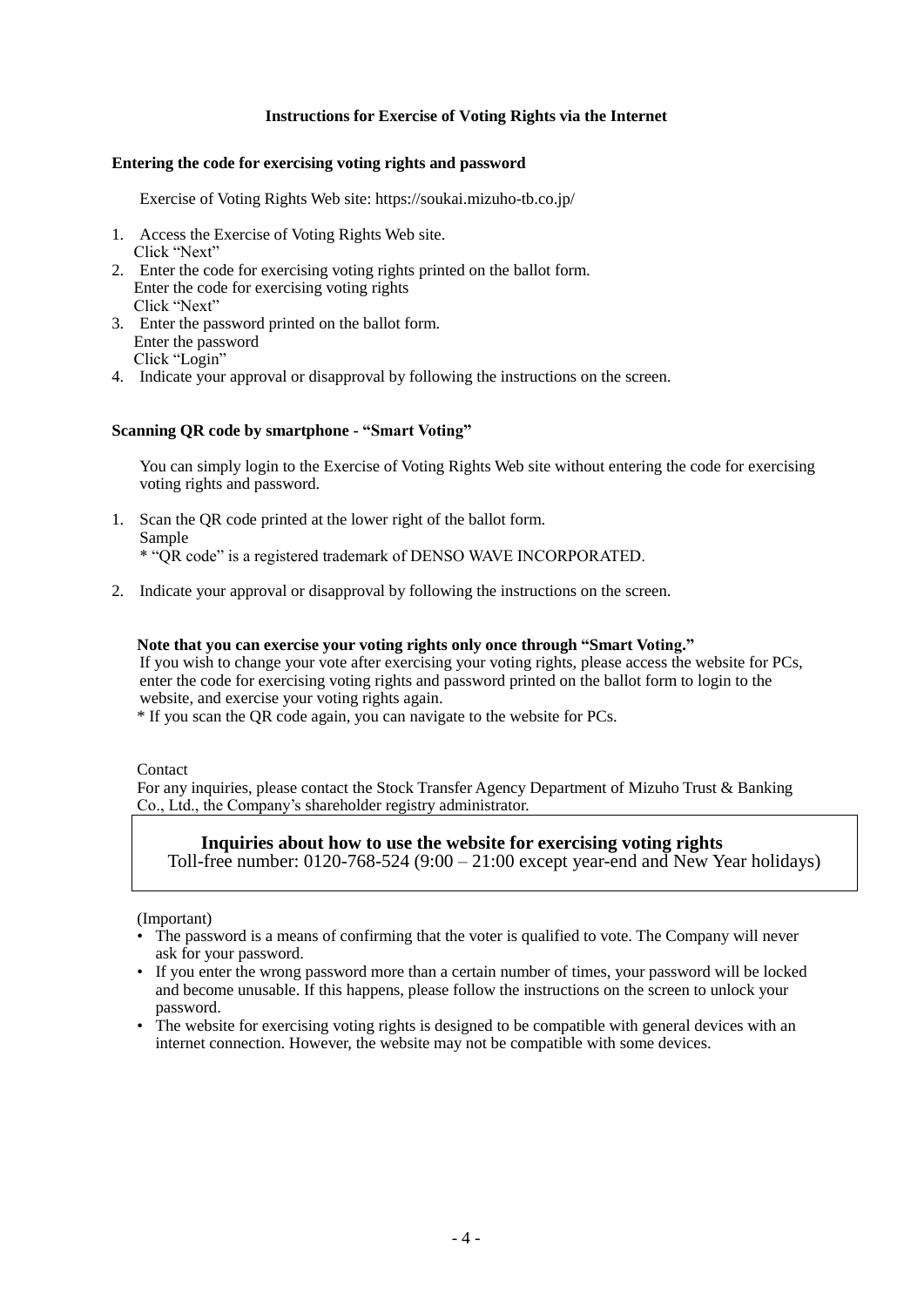# **Reference Documents for Shareholders' Meeting**

Proposals and Reference Matters

Proposal 1: Appropriation of Retained Earnings

To continuously offer stable returns to shareholders, the Company determines the amount of retained earnings to appropriate by thoroughly considering factors such as financial strength, consolidated performance and dividend payout ratios.

The Company will work for sustainable growth and to increase enterprise value by appropriating internal reserves for investments, etc., in order to become the best Lifting Equipment (LE) company worldwide, and grow as a manufacturer with four synergistic strengths: product competitiveness, product quality, service capability (including parts), and used equipment liquidity.

Outlined below is the Company's proposed year-end dividend for the current fiscal year, determined in consideration of the current year's performance and future management environment.

Matters regarding year-end dividend

- (1) Dividend type
	- Cash dividends
- (2) Per-share dividend amount and total amount of dividends 4 yen per common share of the Company 507,094,624 yen in total

Together with the interim dividends of 3 yen per share, the annual dividend for the current fiscal year will be 7 yen per share, an increase of 4 yen compared to the previous fiscal year.

(3) Effective date of dividend payment Monday, June 27, 2022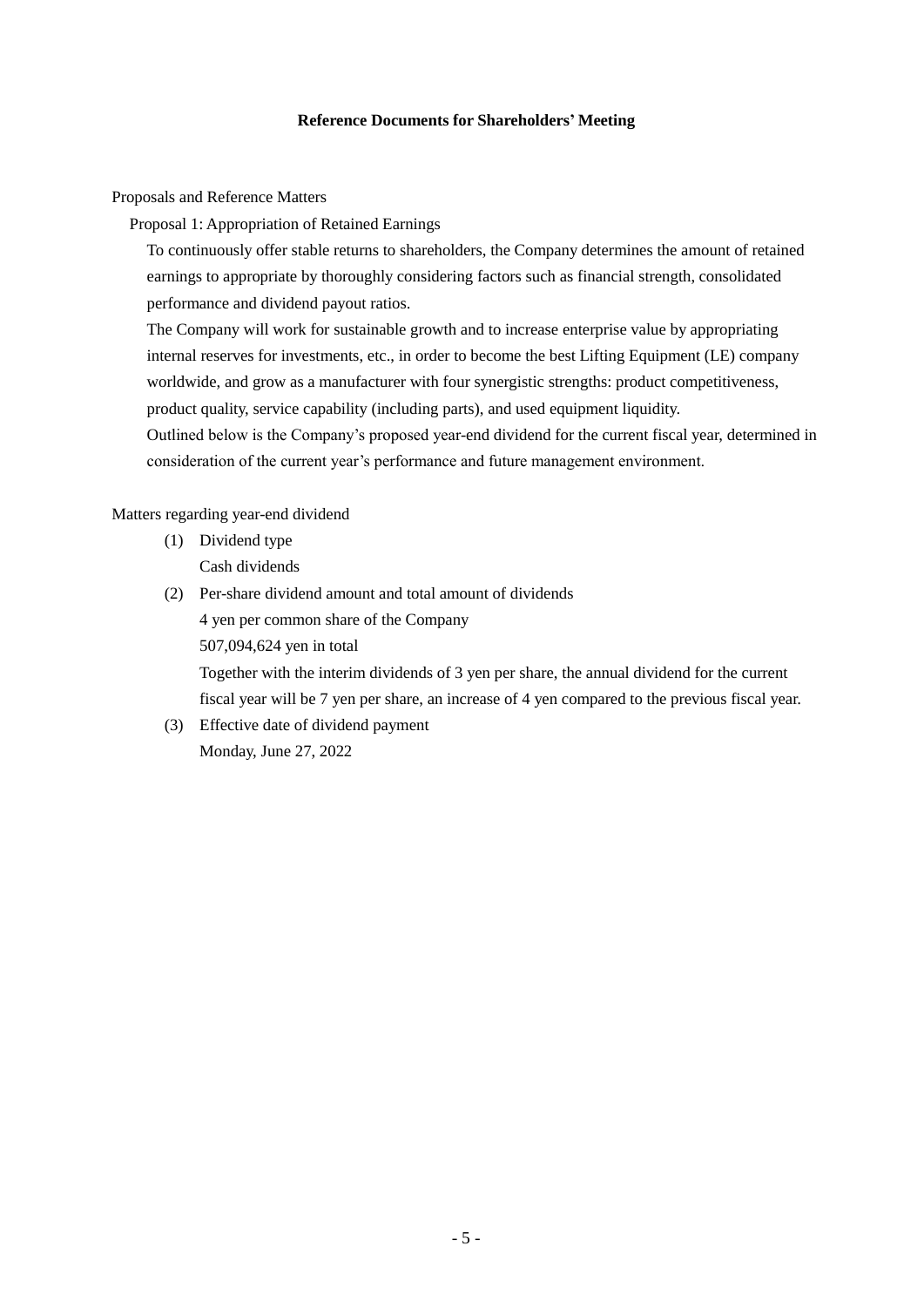Proposal 2: Partial Amendment to the Articles of Incorporation

- 1. Reasons for Amendment
	- (1) The fiscal year-end date of the Company and its domestic consolidated subsidiaries has been March 31 of each year, while the fiscal year-end date of the majority of its overseas subsidiaries has been December 31. The Company has decided to change its fiscal year-end date to December 31 to align with the rest of the Group, in an effort to enhance management transparency through the timely and accurate disclosure of management information made possible by a unified fiscal year-end date within the Group and to achieve ONE TADANO through the further promotion of globalization. In conjunction with this change to the fiscal year, the Company proposes to amend current Article 44 (Fiscal Year) of its Articles of Incorporation, as well as make the required changes to the following articles to maintain consistency with this change: current Article 11 (Convocation), current Article 12 (Record Date for Ordinary General Shareholders' Meeting), current Article 45 (Dividends of Surplus), and current Article 46 (Interim Dividends). In addition, supplementary provisions shall be established as transitional measures, given that the 75th fiscal year will be a nine-month period from April 1, 2022 to December 31, 2022.
	- (2) The amended provisions stipulated in the proviso of Article 1 of the Supplementary Provisions of the "Act Partially Amending the Companies Act" (Act No. 70 of 2019) will be enforced on September 1, 2022. To prepare for the adoption of a system for providing general shareholders' meeting materials in electronic format, the Company proposes to make the following amendments to its Articles of Incorporation.
		- a. The addition of a new Amended Article 14 (Measures for Electronic Provision of Information, Etc.), because the Company must stipulate in its Articles of Incorporation that it will take measures for the electronic provision of the information contained in the reference documents for shareholders' meetings, etc., and in order to allow the scope of the matters described in the documents to be delivered to shareholders who have requested paper document delivery to be limited to the scope specified by the Ordinance of the Ministry of Justice.
		- b. Once the system for electronic provision of general shareholders' meeting materials is adopted, the provisions of current Article 14 (Internet Disclosure and Deemed Provision of Reference Documents for Shareholders' Meeting, etc.) will become unnecessary, and hence will be deleted.
		- c. New "Supplementary Provisions" will be added to effectuate the above newly established and deleted provisions.
	- (3) To allow Directors and Audit and Supervisory Board Members to adequately fulfill the roles expected of them, the Company, in accordance with the provisions of Article 426, paragraph 1 of the Companies Act, proposes to make the required changes to current Article 28 (Limitation of Liability Agreements with Outside Directors) and Article 39 (Limitation of Liability Agreements with Outside Audit and Supervisory Board Members) to partially exempt Directors and Audit and Supervisory Board Members, by resolution of the Board of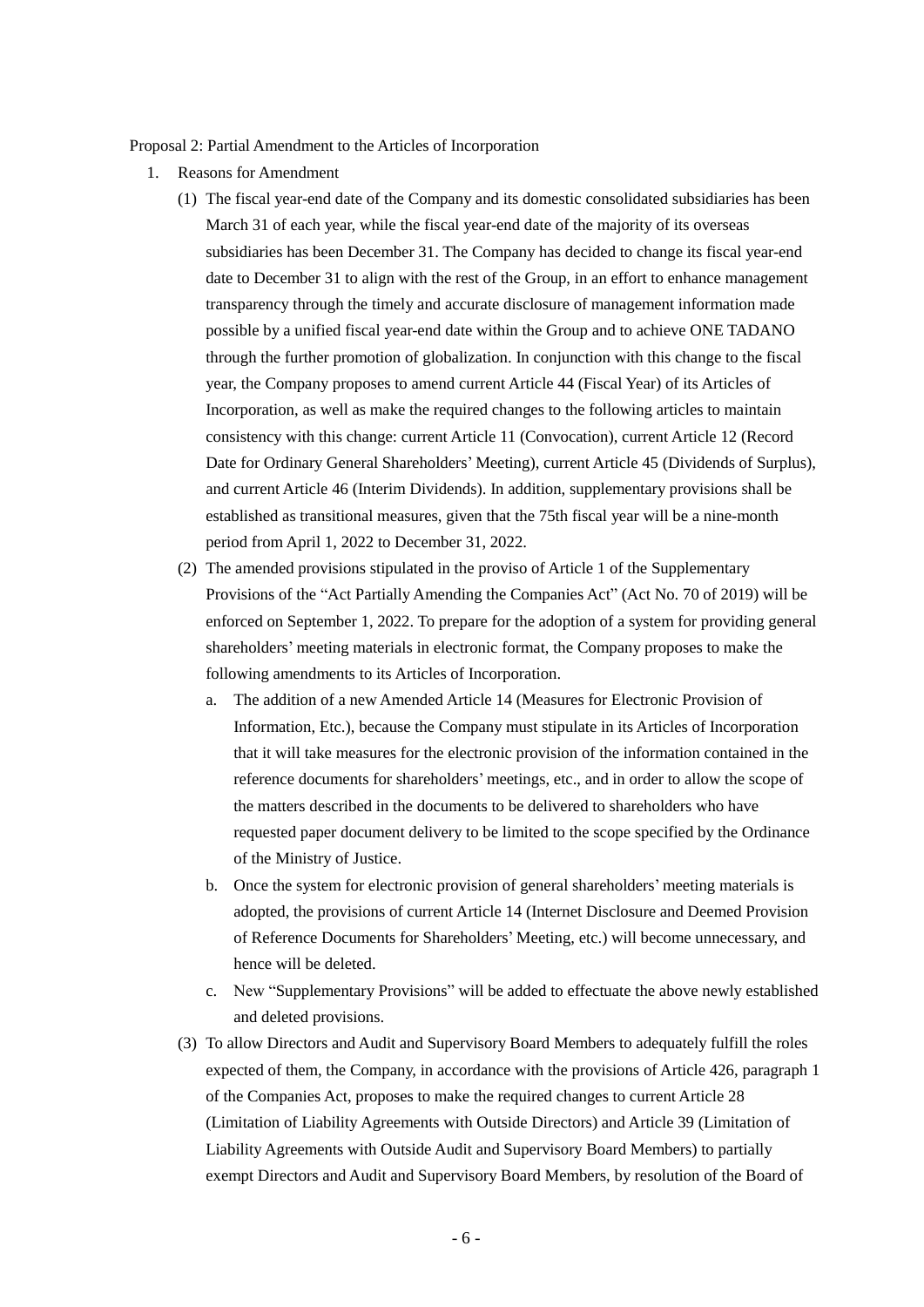Directors, from their liability to the extent permitted by laws and regulations. In addition, in accordance with the provisions of Article 427, paragraph 1 of the Companies Act, the Company, for the same reasons stated above, proposes to further amend Articles 28 and 39 to change the scope of officers with whom limitation of liability agreements may be entered into. Each Audit and Supervisory Board Member has given consent with regard to the amendments to current Article 28.

2. Contents of the amendments

The contents of the amendments are as follows.

\*Note: The Company's official Articles of Incorporation are in Japanese, and in the event of any discrepancy between the Japanese and this English translation, the Japanese shall prevail.

|                                                          | (Amended parts are underlined.)                          |  |  |
|----------------------------------------------------------|----------------------------------------------------------|--|--|
| <b>Current Articles of Incorporation</b>                 | Proposed Amendments                                      |  |  |
| (Convocation)                                            | (Convocation)                                            |  |  |
| Article 11.                                              | Article 11.                                              |  |  |
| An ordinary general shareholders' meeting of the         | An ordinary general shareholders' meeting of the         |  |  |
| Company shall be convened in June each year and an       | Company shall be convened in March each year and an      |  |  |
| extraordinary general shareholders' meeting shall be     | extraordinary general shareholders' meeting shall be     |  |  |
| convened whenever it is necessary to do so.              | convened whenever it is necessary to do so.              |  |  |
| (Record Date for Ordinary General Shareholders' Meeting) | (Record Date for Ordinary General Shareholders' Meeting) |  |  |
| Article 12.                                              | Article 12.                                              |  |  |
| The record date for the voting rights to be exercised at | The record date for the voting rights to be exercised at |  |  |
| the Company's ordinary general shareholders' meeting     | the Company's ordinary general shareholders' meeting     |  |  |
| shall be March 31 of each year.                          | shall be December 31 of each year.                       |  |  |
| Article 13. (Text omitted)                               | Article 13. (Unchanged)                                  |  |  |
| (Internet Disclosure and Deemed Provision of Reference)  | (Deleted)                                                |  |  |
| Documents for Shareholders' Meeting, etc.)               |                                                          |  |  |
| Article 14.                                              |                                                          |  |  |
| In the convocation of the general shareholders'          |                                                          |  |  |
| meeting, the Company shall be deemed to have             |                                                          |  |  |
| provided the shareholders with any information that      |                                                          |  |  |
| should be described or presented in the reference        |                                                          |  |  |
| documents for shareholders' meeting, the business        |                                                          |  |  |
| report, the financial statements, and the consolidated   |                                                          |  |  |
| financial statements, by disclosing such information via |                                                          |  |  |
| the Internet pursuant to the applicable Ordinance of the |                                                          |  |  |
| Ministry of Justice.                                     |                                                          |  |  |
| (Newly established)                                      | (Measures for Electronic Provision of Information, Etc.) |  |  |
|                                                          | Article 14.                                              |  |  |
|                                                          | In the convocation of a general shareholders' meeting,   |  |  |
|                                                          | the Company shall take measures for providing the        |  |  |
|                                                          | information contained in the reference documents for     |  |  |
|                                                          | shareholders' meeting, etc. in electronic format.        |  |  |
|                                                          | The Company may omit all or part of the information      |  |  |
|                                                          | provided in electronic format as stipulated by the       |  |  |
|                                                          | applicable Ordinance of the Ministry of Justice from the |  |  |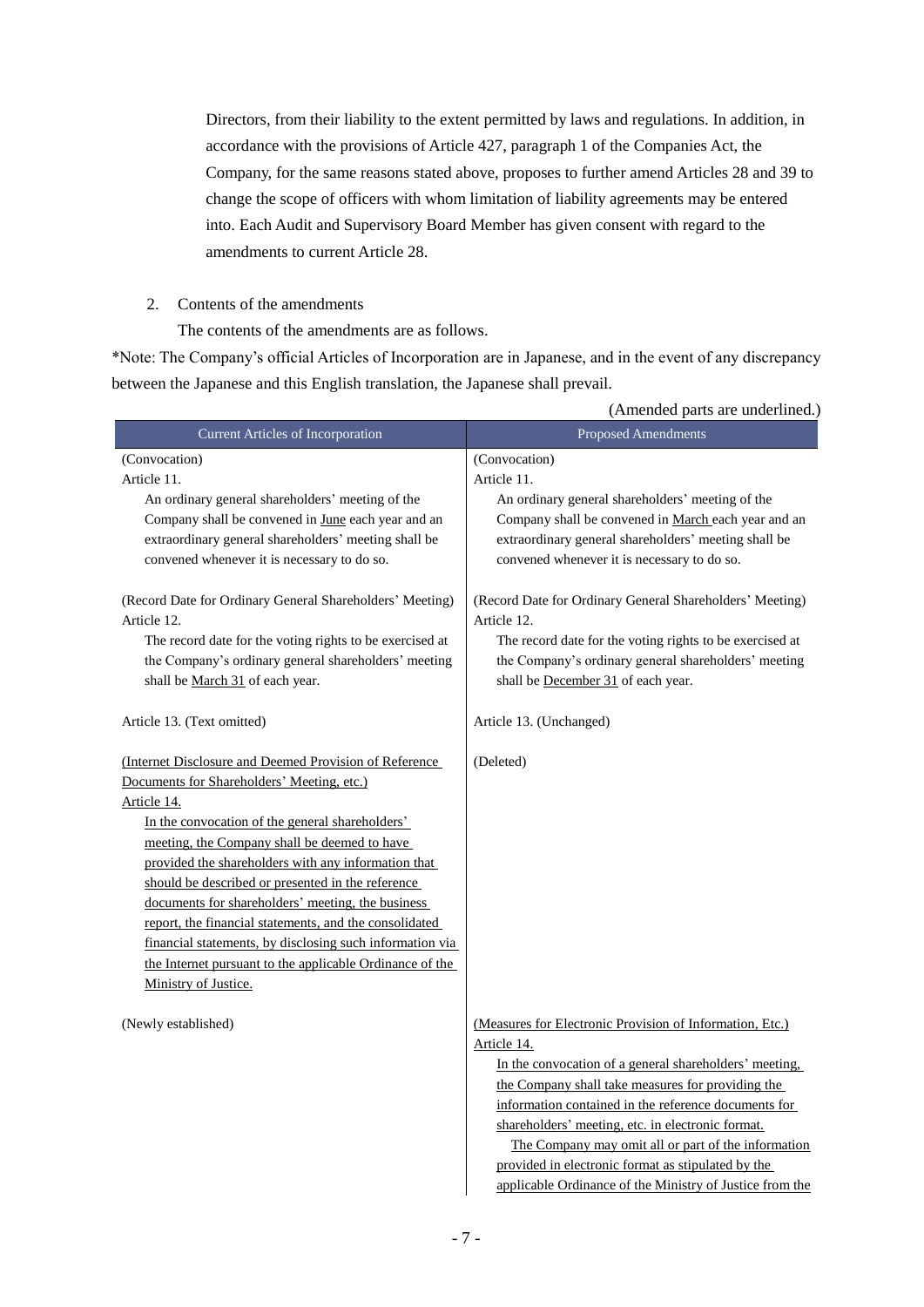|                                                             | documents to be issued to shareholders who have                     |
|-------------------------------------------------------------|---------------------------------------------------------------------|
|                                                             | requested the issuance of such documents in writing by              |
|                                                             | the record date for the voting rights.                              |
|                                                             |                                                                     |
| Article 15 to Article 27 (Text omitted)                     | Article 15 to Article 27 (Unchanged)                                |
| (Limitation of Liability Agreements with Outside Directors) | (Exemptions from Directors' Liability)                              |
| Article 28. (Newly Added)                                   | Article 28.                                                         |
|                                                             | The Company, in accordance with the provisions of                   |
|                                                             | Article 426, paragraph 1 of the Companies Act, may                  |
|                                                             | exempt Directors (including former Directors), by                   |
|                                                             | resolution of the Board of Directors, from their liability,         |
|                                                             | as provided in Article 423, paragraph 1 of the                      |
|                                                             | Companies Act, to the extent permitted by laws and                  |
|                                                             | regulations.                                                        |
| The Company, in accordance with the provisions of           | The Company, in accordance with the provisions of                   |
| Article 427, paragraph 1 of the Companies Act, may          | Article 427, paragraph 1 of the Companies Act, may                  |
| enter into an agreement with Outside Directors to limit     | enter into an agreement with Directors (excluding                   |
| their liability, as provided in Article 423, paragraph 1 of | executive Directors, etc.) to limit their liability, as             |
| the Companies Act, provided, however, that the              | provided in Article 423, paragraph 1 of the Companies               |
| maximum amount of liability prescribed in said              | Act, provided, however, that the maximum amount of                  |
| agreements shall be an amount stipulated by laws and        | liability prescribed in said agreements shall be an                 |
| regulations.                                                | amount stipulated by laws and regulations.                          |
|                                                             |                                                                     |
| Article 29 to Article 38 (Text omitted)                     | Article 29 to Article 38 (Unchanged)                                |
| (Limitation of Liability Agreements with Outside Audit and  | (Exemptions from Audit and Supervisory Board Members'               |
| <b>Supervisory Board Members)</b>                           | Liability)                                                          |
| Article 39. (Newly Added)                                   | Article 39.                                                         |
|                                                             | The Company, in accordance with the provisions of                   |
|                                                             | Article 426, paragraph 1 of the Companies Act, may                  |
|                                                             | exempt Audit and Supervisory Board Members                          |
|                                                             | (including former Audit and Supervisory Board                       |
|                                                             | Members), by resolution of the Board of Directors,                  |
|                                                             | from their liability, as provided in Article 423,                   |
|                                                             | paragraph 1 of the Companies Act, to the extent                     |
|                                                             |                                                                     |
|                                                             | permitted by laws and regulations.                                  |
| The Company, in accordance with the provisions of           | The Company, in accordance with the provisions of                   |
| Article 427, paragraph 1 of the Companies Act, may          | Article 427, paragraph 1 of the Companies Act, may                  |
| enter into an agreement with Outside Audit and              | enter into an agreement with Audit and Supervisory                  |
| Supervisory Board Members to limit their liability, as      | Board Members to limit their liability, as provided in              |
| provided in Article 423, paragraph 1 of the Companies       | Article 423, paragraph 1 of the Companies Act,                      |
| Act, provided, however, that the maximum amount of          | provided, however, that the maximum amount of                       |
| liability prescribed in said agreements shall be an         | liability prescribed in said agreements shall be an                 |
| amount stipulated by laws and regulations.                  | amount stipulated by laws and regulations.                          |
| Article 40 to Article 43 (Text omitted)                     | Article 40 to Article 43 (Unchanged)                                |
| (Fiscal Year)                                               | (Fiscal Year)                                                       |
| Article 44.                                                 | Article 44.                                                         |
| The Company's fiscal year shall be one (1) year, from       | The Company's fiscal year shall be one (1) year, from               |
| April 1st of each year to March 31st of the following       | January 1st of each year to December 31 <sup>st</sup> of such year. |
|                                                             |                                                                     |
| year.                                                       |                                                                     |
|                                                             |                                                                     |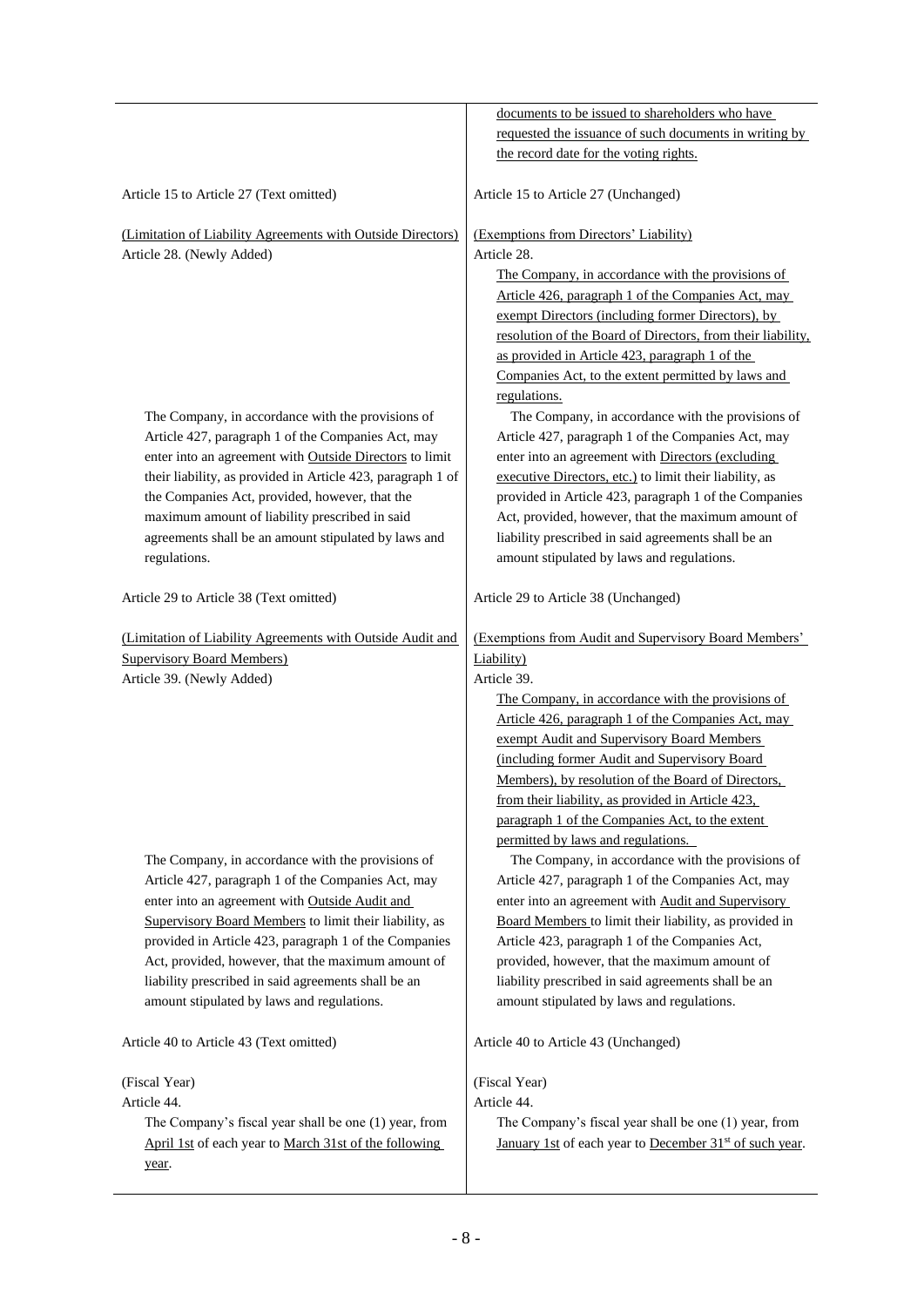| (Dividends of Surplus)<br>Article 45.<br>The Company shall pay dividends of surplus to the | (Dividends of Surplus)<br>Article 45.<br>The Company shall pay dividends of surplus to the |
|--------------------------------------------------------------------------------------------|--------------------------------------------------------------------------------------------|
| shareholders or stock pledgees who are entered or                                          | shareholders or stock pledgees who are entered or                                          |
| registered in the final shareholder registry as of March                                   | registered in the final shareholder registry as of                                         |
| 31st of each year.                                                                         | December 31st of each year.                                                                |
|                                                                                            |                                                                                            |
| (Interim Dividends)<br>Article 46.                                                         | (Interim Dividends)<br>Article 46.                                                         |
| By resolution of the Board of Directors, the Company                                       | By resolution of the Board of Directors, the Company                                       |
| may pay an interim dividend to the shareholders or                                         | may pay an interim dividend to the shareholders or                                         |
| stock pledgees who are entered or registered in the final                                  | stock pledgees who are entered or registered in the final                                  |
| shareholder registry as of September 30th of each year.                                    | shareholder registry as of June 30th of each year.                                         |
|                                                                                            |                                                                                            |
| (Newly established)                                                                        | <b>Supplementary Provisions</b>                                                            |
| (Newly established)                                                                        | Article 1.                                                                                 |
|                                                                                            | Notwithstanding the provisions of Article 44, the 75th                                     |
|                                                                                            | fiscal year shall be from April 1, 2022 to December 31,                                    |
|                                                                                            | 2022.                                                                                      |
|                                                                                            |                                                                                            |
| (Newly established)                                                                        | Article 2.                                                                                 |
|                                                                                            | Notwithstanding the provisions of Article 46, the record                                   |
|                                                                                            | date of interim dividends for the 75th fiscal year shall                                   |
|                                                                                            | be September 30, 2022.                                                                     |
|                                                                                            |                                                                                            |
| (Newly established)                                                                        | Article 3.                                                                                 |
|                                                                                            | This Article and the preceding two Articles shall be                                       |
|                                                                                            | effective until December 31, 2022, at which date they                                      |
|                                                                                            | shall be deleted.                                                                          |
|                                                                                            |                                                                                            |
| (Newly established)                                                                        | Article 4.                                                                                 |
|                                                                                            | The deletion of current Article 14 (Internet Disclosure                                    |
|                                                                                            | and Deemed Provision of Reference Documents for                                            |
|                                                                                            | Shareholders' Meeting, etc.) and the addition of                                           |
|                                                                                            | amended Article 14 (Measures for Electronic Provision                                      |
|                                                                                            | of Information, Etc.) shall become effective from                                          |
|                                                                                            | September 1, 2022, the date of enforcement of the                                          |
|                                                                                            | amended provisions stipulated in the proviso of Article                                    |
|                                                                                            | 1 of the Supplementary Provisions of the Act Partially                                     |
|                                                                                            | Amending the Companies Act (Act No. 70 of 2019)                                            |
|                                                                                            | (hereinafter the "Date of Enforcement"), provided,                                         |
|                                                                                            | however, that Article 14 (Internet Disclosure and                                          |
|                                                                                            | Deemed Provision of Reference Documents for                                                |
|                                                                                            | Shareholders' Meeting, etc.) prior to such amendments                                      |
|                                                                                            | shall remain effective regarding any general                                               |
|                                                                                            | shareholders' meetings held on a date within six                                           |
|                                                                                            | months from the Date of Enforcement.                                                       |
|                                                                                            |                                                                                            |
| (Newly established)                                                                        | Article 5.                                                                                 |
|                                                                                            | This Article and the preceding Article shall be deleted                                    |
|                                                                                            | on the date when six months have elapsed from the                                          |
|                                                                                            | Date of Enforcement or three months have elapsed from                                      |
|                                                                                            | the date of the general shareholders' meeting in the                                       |
|                                                                                            | preceding Article, whichever is later.                                                     |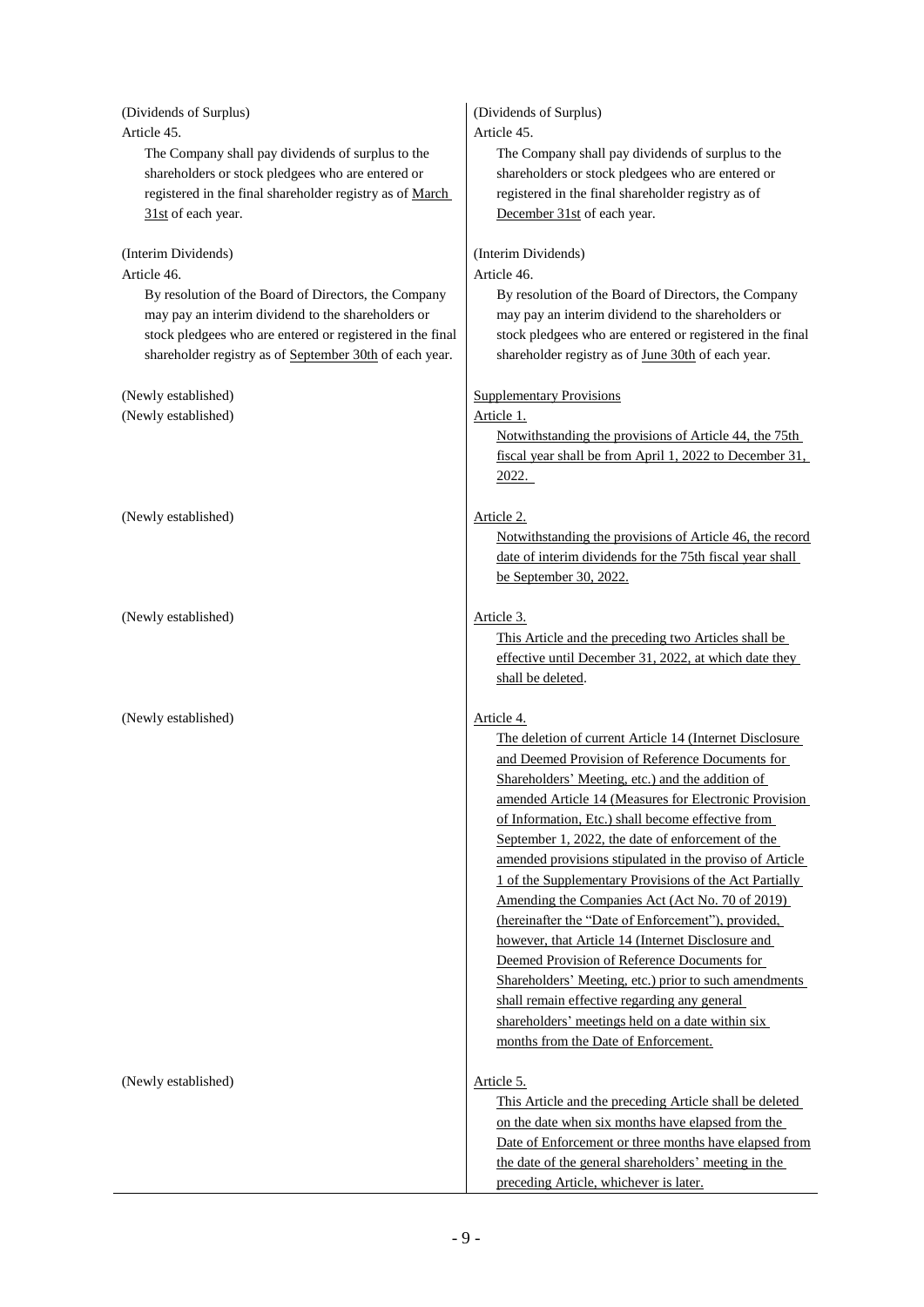# Proposal 3: Election of Nine Directors

The office term of all incumbent Directors shall expire at the close of this Shareholders' Meeting. Accordingly, it is proposed that the following nine Directors (including five Outside Directors) be elected.

In selecting the candidates for Directors, in order to ensure fairness and transparency, the Board of Directors consulted with the Nominating and Compensation Committee, more than half of the members of which are Independent Outside Directors, before determining the candidates for Directors. The candidates for Directors are as follows:

| Candidate<br>number | Name             |                                                                 | Current position and responsibilities at the<br>Company                                                                                         | Attendance at the Board of<br>Directors Meetings/out of<br>possible times |
|---------------------|------------------|-----------------------------------------------------------------|-------------------------------------------------------------------------------------------------------------------------------------------------|---------------------------------------------------------------------------|
| 1                   | Koichi Tadano    | [Reappointment]                                                 | Chairman of the Board and<br><b>Representative Director</b>                                                                                     | $17/17$ times                                                             |
| 2                   | Toshiaki Ujiie   | [Reappointment]                                                 | President, CEO, and<br><b>Representative Director</b><br>Supervisor of European Operations                                                      | $17/17$ times                                                             |
| 3                   | Kenichi Sawada   | [Reappointment]                                                 | Director, Executive Officer and Global<br>Officer, Executive of Production,<br>Head of Indian Operations,<br>Executive of Global Office (RT/TC) | 17/17 times                                                               |
| $\overline{A}$      | Hiroyuki Goda    | [New candidate]                                                 | Executive Officer.<br>Head of Research and Development<br>Division                                                                              |                                                                           |
| 5                   | Tatsuro Ishizuka | [Reappointment]<br>[Outside Director]<br>[Independent Director] | Director                                                                                                                                        | $13/13$ times                                                             |
| 6                   | Akiko Otsuka     | [Reappointment]<br>[Outside Director]<br>[Independent Director] | Director                                                                                                                                        | $13/13$ times                                                             |
| 7                   | Junichi Kaneko   | [New candidate]<br>[Outside Director]<br>[Independent Director] | Adviser                                                                                                                                         |                                                                           |
| 8                   | Koichi Tadenuma  | [Reappointment]<br>[Outside Director]<br>[Independent Director] | Director                                                                                                                                        | $13/13$ times                                                             |
| 9                   | Shosaku Murayama | [Reappointment]<br>[Outside Director]<br>[Independent Director] | Director                                                                                                                                        | $17/17$ times                                                             |

[Reappointment]: Candidate for reappointment as Director

[New candidate]: Candidate for new Director

[Outside Director]: Candidate for Outside Director

[Independent Director]: Independent Director in accordance with the rules of the Tokyo Stock Exchange

Note: Directors Tatsuro Ishizuka, Akiko Otsuka, and Koichi Tadenuma were elected and assumed office at the 73rd Ordinary General Shareholders' Meeting held on June 25, 2021, and their attendance at the Board of Directors Meetings held after June 25, 2021 has been stated above.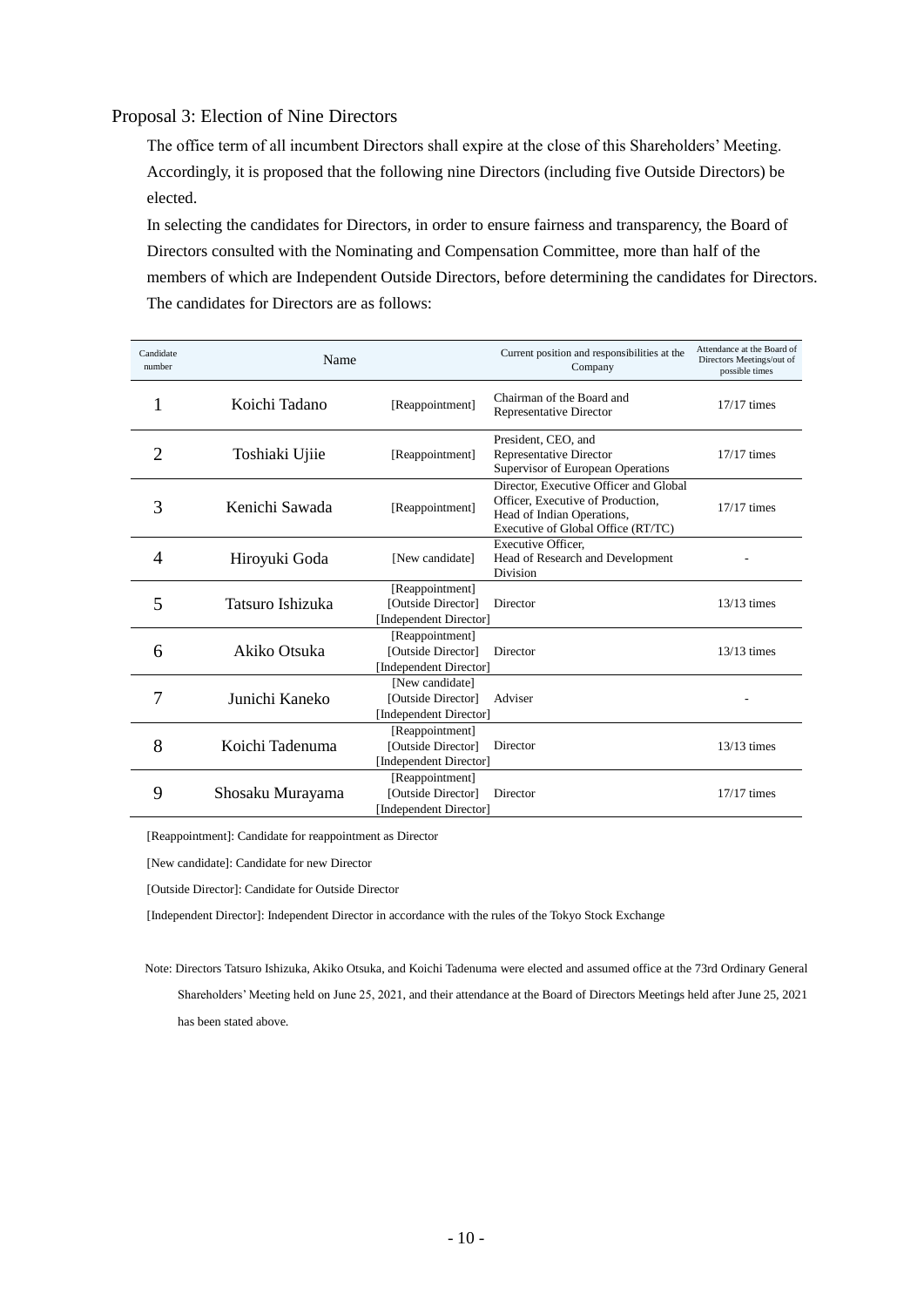# Candidates – Brief CVs

| Candidate<br>No. | Name<br>(Date of birth)                                                                                                                                                                                                                                                                                                                                                                                                                                                                                                                                                                                                                                    |                                                                                                                                                                   | Employment History, Position, Duty, and Important Concurrent Responsibilities                                                                                                                                                                                                                                                                                                                                                                                                                                                                                                                                                                                                                                                                                                                                                                                                                                                                                                                                                                                                                                                                                                                                                                                                                                        | Shares of<br>the Company<br>Owned |  |
|------------------|------------------------------------------------------------------------------------------------------------------------------------------------------------------------------------------------------------------------------------------------------------------------------------------------------------------------------------------------------------------------------------------------------------------------------------------------------------------------------------------------------------------------------------------------------------------------------------------------------------------------------------------------------------|-------------------------------------------------------------------------------------------------------------------------------------------------------------------|----------------------------------------------------------------------------------------------------------------------------------------------------------------------------------------------------------------------------------------------------------------------------------------------------------------------------------------------------------------------------------------------------------------------------------------------------------------------------------------------------------------------------------------------------------------------------------------------------------------------------------------------------------------------------------------------------------------------------------------------------------------------------------------------------------------------------------------------------------------------------------------------------------------------------------------------------------------------------------------------------------------------------------------------------------------------------------------------------------------------------------------------------------------------------------------------------------------------------------------------------------------------------------------------------------------------|-----------------------------------|--|
| $\mathbf{1}$     | Koichi Tadano<br>(July 3, 1954)<br>(Reappointment)<br>Status of<br>attendance at the<br><b>Board of Directors</b><br>Meetings:<br>$17/17$ times<br>$(100\%)$                                                                                                                                                                                                                                                                                                                                                                                                                                                                                               | April 1977:<br>June 1988:<br>June 1991:<br>January 1997:<br>June 1997:<br>April 1999:<br>April 2001:<br>April 2002:<br>June 2003:<br>April 2021:                  | Joined Marubeni Corporation<br>Joined TADANO LTD.<br>General Manager of President's Office<br>Director and President of FAUN GmbH (currently TADANO<br>FAUN GmbH)<br>Director<br>Director, Executive Officer<br>Director, Senior Executive Officer<br>Representative Director, Senior Executive Officer<br>President, CEO, and Representative Director<br>Chairman of the Board and Representative Director (current<br>position)<br>[Significant concurrent position]<br>Chairman of Tadano Scholarship Foundation                                                                                                                                                                                                                                                                                                                                                                                                                                                                                                                                                                                                                                                                                                                                                                                                  | 319,928                           |  |
|                  | [Reasons for nomination as a candidate for Director]<br>Since Mr. Koichi Tadano assumed the office of President, CEO, and Representative Director of the<br>Company, he has contributed to the long term growth of the Tadano Group, by leveraging the wealth of<br>experience he had acquired in the past, and has shown strong leadership by playing a pivotal role in<br>management. In April 2021, he assumed the office of Chairman of the Board and Representative Director<br>of the Company. He is expected to fulfill an important role in leading the Tadano Group to further growth,<br>and is therefore nominated as a candidate for Director. |                                                                                                                                                                   |                                                                                                                                                                                                                                                                                                                                                                                                                                                                                                                                                                                                                                                                                                                                                                                                                                                                                                                                                                                                                                                                                                                                                                                                                                                                                                                      |                                   |  |
| $\overline{2}$   | Toshiaki Ujiie<br>(August 29, 1961)<br>(Reappointment)<br>Status of<br>attendance at the<br><b>Board of Directors</b><br>Meetings:<br>17/17 times<br>$(100\%)$<br>[Reasons for nomination as a candidate for Director]                                                                                                                                                                                                                                                                                                                                                                                                                                     | April 1984:<br>April 2009:<br>April 2013:<br>April 2014:<br>April 2017:<br>April 2018:<br>April 2019:<br>June 2019:<br>June 2020:<br>April 2021:<br>January 2022: | Joined Marubeni Corporation<br>General Manager, Construction Machinery Department of<br>Marubeni Corporation<br>General Manager, Corporate Planning & Strategy Department<br>of Marubeni Corporation<br>Executive Officer of Marubeni Corporation<br>Managing Executive Officer of Marubeni Corporation<br>Managing Executive Officer and Chief Executive Officer,<br>Transportation & Industrial Machinery Group of Marubeni<br>Corporation<br>Joined TADANO LTD.<br>Adviser in charge of Planning and Administration Division<br>Director, Senior Executive Officer<br>Executive Vice President and Representative Director<br>President, CEO, and Representative Director<br>President, CEO and Representative Director, Supervisor of<br>European Operations (current position)<br>Mr. Toshiaki Ujiie was involved in the construction machinery industry at a general trading company for<br>many years, and he has contributed to driving the globalization of the Company with his abundant<br>experience and deep insight in the domestic and overseas construction machinery business. In April<br>2021, he assumed the office of President, CEO, and Representative Director of the Company and has<br>shown strong leadership. He is expected to fulfill an important role in leading the Tadano Group to | 61,225                            |  |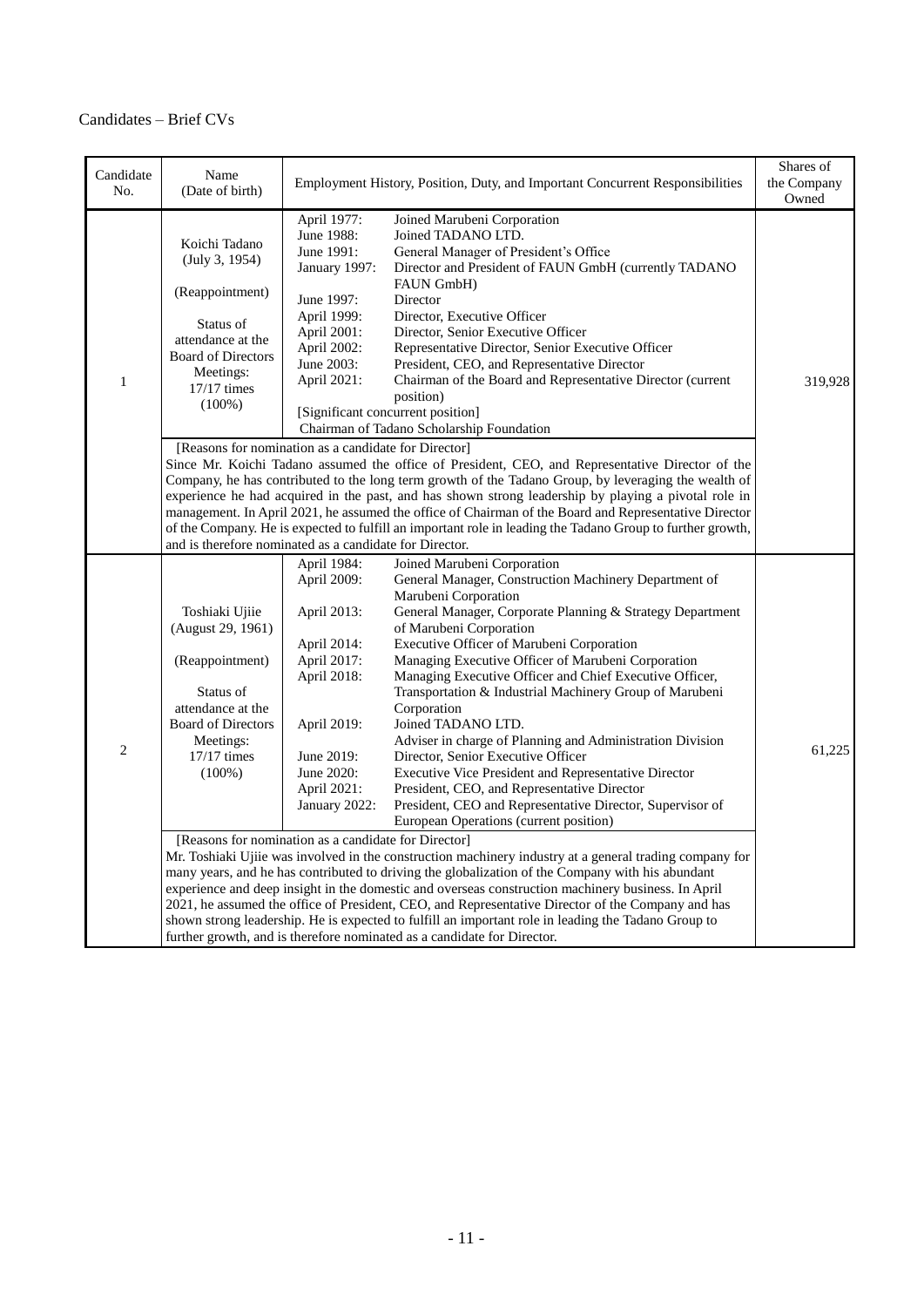| Candidate<br>No. | Name<br>(Date of birth)                                                                                                                                                                                                                                                                                                                                                                                                                                                                                                                                                                 |                                                                                      | Employment History, Position, Duty, and Important Concurrent Responsibilities                                                                                                                                                                                                                                                                                                                                                                              | Shares of<br>the Company<br>Owned |  |
|------------------|-----------------------------------------------------------------------------------------------------------------------------------------------------------------------------------------------------------------------------------------------------------------------------------------------------------------------------------------------------------------------------------------------------------------------------------------------------------------------------------------------------------------------------------------------------------------------------------------|--------------------------------------------------------------------------------------|------------------------------------------------------------------------------------------------------------------------------------------------------------------------------------------------------------------------------------------------------------------------------------------------------------------------------------------------------------------------------------------------------------------------------------------------------------|-----------------------------------|--|
| 3                | Kenichi Sawada<br>(May 3, 1966)<br>(Reappointment)<br>Status of<br>attendance at the<br><b>Board of Directors</b><br>Meetings:<br>$17/17$ times<br>$(100\%)$                                                                                                                                                                                                                                                                                                                                                                                                                            | April 2004:<br>April 2008:<br>April 2017:<br>July 2017:<br>June 2020:<br>April 2022: | December 1990: Joined TADANO LTD.<br>Director and President of Tadano America Corporation<br>Officer<br><b>Executive Officer</b><br>Executive Officer, Executive in charge of European<br>Operations, and Director and President of Tadano Faun GmbH<br>Director, Executive Officer<br>Director, Executive Officer and Global Officer, Executive of<br>Production, Head of Indian Operations, and Executive of<br>Global Office (RT/TC) (current position) | 51,654                            |  |
|                  | [Reasons for nomination as a candidate for Director]<br>Mr. Kenichi Sawada has been in charge of various roles and has overseen divisions such as American<br>Operations, European Operations, Customer Support, Information and Communication Technology,<br>Production, and Quality and Safety Assurance. He has contributed to the growth of the Tadano Group<br>with his abundant experience and deep insight in these areas. He is expected to fulfill an important role<br>in leading the Tadano Group to further growth, and is therefore nominated as a candidate for Director. |                                                                                      |                                                                                                                                                                                                                                                                                                                                                                                                                                                            |                                   |  |
| $\overline{4}$   | Hiroyuki Goda<br>(February 12, 1968)<br>(New candidate)<br>Status of<br>attendance at the<br><b>Board of Directors</b><br>Meetings: N/A                                                                                                                                                                                                                                                                                                                                                                                                                                                 | April 1992:<br>April 2008:<br>April 2012:<br>April 2017:<br>June 2020:               | Joined TADANO LTD.<br>General Manager of Lifting Equipment Development<br>Department 1<br>Director, Tadano India Pvt. Ltd.<br>Officer<br>Executive Officer and Head of Research and Development<br>Division (current position)                                                                                                                                                                                                                             | 13,771                            |  |
|                  | [Reasons for nomination as a candidate for Director]<br>Mr. Hiroyuki Goda has been in charge of various important roles in Tadano's Research and<br>Development Division. He has contributed to the growth of the Tadano Group with his abundant<br>experience and deep insight in these areas. He is expected to fulfill an important role in leading the<br>Tadano Group to further growth, and is therefore nominated as a candidate for Director.                                                                                                                                   |                                                                                      |                                                                                                                                                                                                                                                                                                                                                                                                                                                            |                                   |  |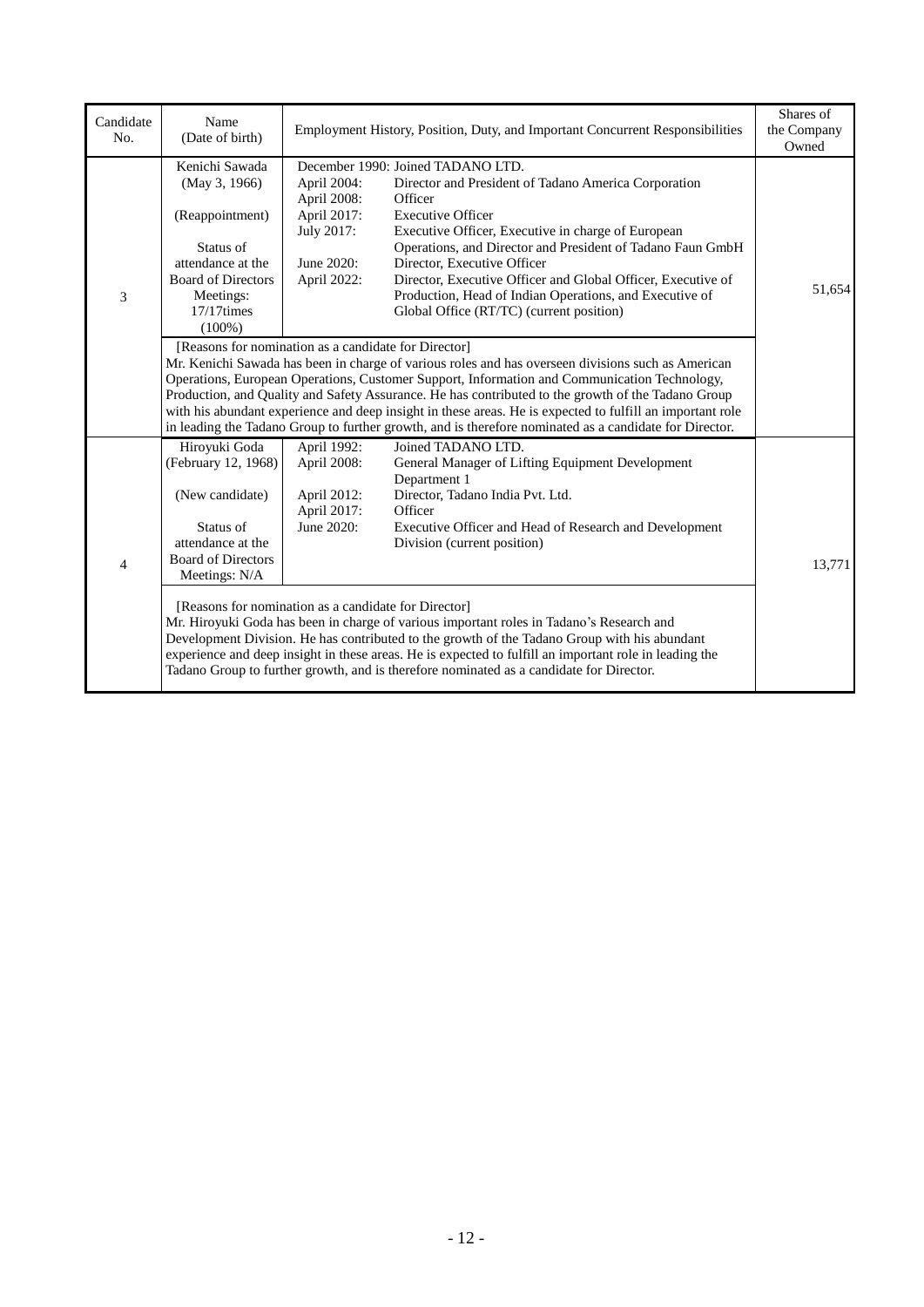| Candidate<br>No. | Name<br>(Date of birth)            |                              | Employment History, Position, Duty, and Important Concurrent Responsibilities                                                                                                                              | Shares of<br>the Company<br>Owned |
|------------------|------------------------------------|------------------------------|------------------------------------------------------------------------------------------------------------------------------------------------------------------------------------------------------------|-----------------------------------|
|                  | Tatsuro Ishizuka<br>(December 23,  | April 1978:<br>April 2009:   | Joined Hitachi, Ltd.<br>Corporate Officer and General Manager of Hitachi Works,<br>Power Systems Group                                                                                                     |                                   |
|                  | 1955)                              | April 2014:                  | Representative Executive Officer, Executive Vice President and<br><b>Executive Officer</b>                                                                                                                 |                                   |
|                  | (Reappointment)                    | April 2015:                  | Deputy Chairman, Hitachi Europe Ltd.                                                                                                                                                                       |                                   |
|                  | (Outside Director)                 | July 2016:                   | Chairman of the Board, Hitachi Research Institute                                                                                                                                                          |                                   |
|                  |                                    | April 2017:                  | Representative Executive Officer, Chairman, Hitachi<br>Construction Machinery Co., Ltd.                                                                                                                    |                                   |
|                  | (Independent<br>Director)          | June 2017:                   | Representative Executive Officer, Chairman, Executive Officer<br>and Director                                                                                                                              |                                   |
|                  | Status of                          | March 2020:                  | Outside Director, K & O Energy Group Inc. (current position)                                                                                                                                               |                                   |
|                  | attendance at the                  | April 2021:<br>June 2021:    | Adviser, TADANO LTD.                                                                                                                                                                                       |                                   |
| 5                | <b>Board of Directors</b>          | March 2022:                  | Director (current position)<br>Outside Audit & Supervisory Board Member, AGC Inc.                                                                                                                          | 880                               |
|                  | Meetings:                          |                              | (current position)                                                                                                                                                                                         |                                   |
|                  | 13/13times<br>$(100\%)$            |                              | [Significant concurrent positions]                                                                                                                                                                         |                                   |
|                  |                                    |                              | Outside Director of K & O Energy Group Inc. and Outside Audit & Supervisory                                                                                                                                |                                   |
|                  |                                    | Board Member of AGC Inc.     |                                                                                                                                                                                                            |                                   |
|                  |                                    |                              | [Reasons for nomination as a candidate for Outside Director and an overview of expected roles]<br>Mr. Tatsuro Ishizuka satisfies the requirements for an independent director stipulated by the Tokyo      |                                   |
|                  |                                    |                              | Stock Exchange and the "Standards for Independence of Outside Officers" stipulated by the Company,                                                                                                         |                                   |
|                  |                                    |                              | and has abundant experience and extensive insight gained over many years as a business manager of a                                                                                                        |                                   |
|                  |                                    |                              | general electrical manufacturer and a construction machinery manufacturer. The Company expects him                                                                                                         |                                   |
|                  |                                    |                              | to fulfill his role to supervise management from an objective standpoint independent from those who<br>carry out the Company's business by drawing on his abundant experience and extensive insight gained |                                   |
|                  |                                    |                              | over many years as a business manager, and therefore nominated him as a candidate for Outside                                                                                                              |                                   |
|                  |                                    |                              | Director. The Company has registered Mr. Ishizuka as an independent director with the Tokyo Stock                                                                                                          |                                   |
|                  |                                    |                              | Exchange, and will continue to designate him as an independent director if he is reelected as proposed.                                                                                                    |                                   |
|                  |                                    | April 1986:                  | Joined Toshiba Corporation                                                                                                                                                                                 |                                   |
|                  | Akiko Otsuka<br>(October 20, 1961) | October 1995:<br>April 2007: | Studied at Stanford University Graduate School<br>Joined NEC Corporation                                                                                                                                   |                                   |
|                  |                                    | July 2015:                   | Gender Equality Committee in AeroSpace (Sorajo board) of                                                                                                                                                   |                                   |
|                  | (Reappointment)                    |                              | Japanese Rocket Society (current position)                                                                                                                                                                 |                                   |
|                  |                                    |                              | November 2017: Expert of Space Systems Group I, Space Systems Division of                                                                                                                                  |                                   |
|                  | (Outside Director)                 | March 2018:                  | <b>NEC Corporation</b><br>Earned Doctoral Degree in System Engineering at Keio                                                                                                                             |                                   |
|                  |                                    |                              | University                                                                                                                                                                                                 |                                   |
|                  | (Independent                       | April 2019:                  | Chairperson of the Gender Equality Committee of the Japan                                                                                                                                                  |                                   |
|                  | Director)                          |                              | Society for Aeronautical and Space Sciences                                                                                                                                                                |                                   |
|                  | Status of                          | April 2021:                  | Adviser, TADANO LTD.                                                                                                                                                                                       |                                   |
|                  | attendance at the                  | June 2021:<br>April 2022:    | Director (current position)<br>Senior Engineer, Human Spaceflight Technology Center,                                                                                                                       |                                   |
|                  | <b>Board of Directors</b>          |                              | Human Spaceflight Technology Directorate, Japan Aerospace                                                                                                                                                  |                                   |
| 6                | Meetings:<br>$13/13$ times         |                              | Exploration Agency (JAXA) (current position)                                                                                                                                                               | 397                               |
|                  | $(100\%)$                          |                              | [Significant concurrent position]                                                                                                                                                                          |                                   |
|                  |                                    |                              | Senior Engineer, Human Spaceflight Technology Center, Human Spaceflight<br>Technology Directorate, Japan Aerospace Exploration Agency (JAXA)                                                               |                                   |
|                  |                                    |                              | [Reasons for nomination as a candidate for Outside Director and an overview of expected roles]                                                                                                             |                                   |
|                  |                                    |                              | Ms. Akiko Otsuka satisfies the requirements for an independent director stipulated by the Tokyo Stock                                                                                                      |                                   |
|                  |                                    |                              | Exchange and the "Standards for Independence of Outside Officers" stipulated by the Company.                                                                                                               |                                   |
|                  |                                    |                              | Although she has never been directly engaged in corporate management in the past other than in the                                                                                                         |                                   |
|                  |                                    |                              | capacity of an outside officer, she has abundant knowledge and experience cultivated through the                                                                                                           |                                   |
|                  |                                    |                              | development of robot arms for the International Space Station and activities of the Gender Equality<br>Committee, among others. The Company expects her to fulfill her role to supervise management from   |                                   |
|                  |                                    |                              | an objective standpoint independent from those who carry out the Company's business by drawing on                                                                                                          |                                   |
|                  |                                    |                              | her abundant knowledge and experience cultivated through product development, and activities of the                                                                                                        |                                   |
|                  |                                    |                              | Gender Equality Committee, and therefore nominated her as a candidate for Outside Director. The                                                                                                            |                                   |
|                  |                                    |                              | Company has registered Ms. Otsuka as an independent director with the Tokyo Stock Exchange, and<br>will continue to designate her as an independent director if she is reelected as proposed.              |                                   |
|                  |                                    |                              |                                                                                                                                                                                                            |                                   |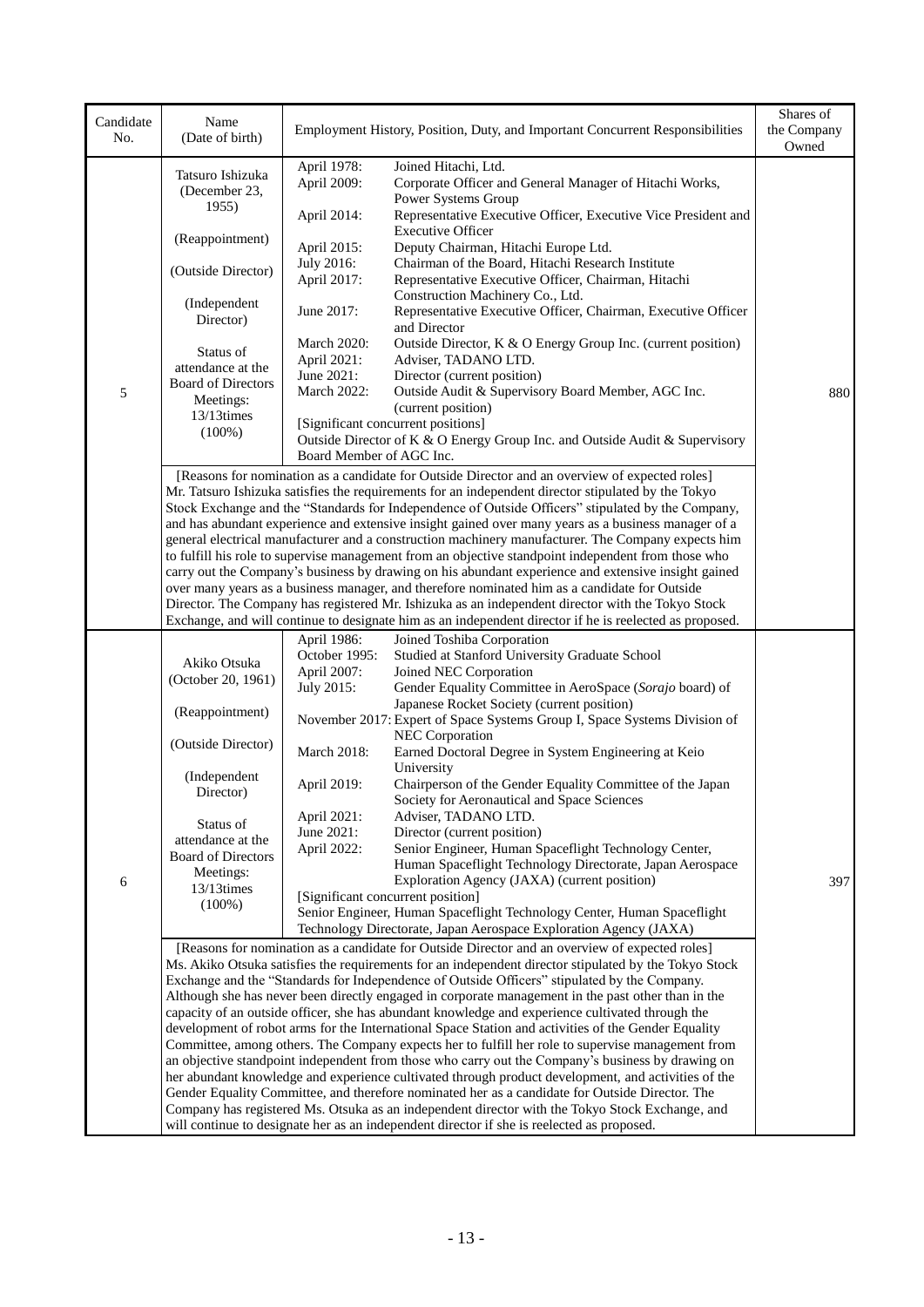| Candidate<br>No. | Name<br>(Date of birth)                                                                                                        |                    | Employment History, Position, Duty, and Important Concurrent Responsibilities                                                                                                                                | Shares of<br>the Company<br>Owned |  |  |
|------------------|--------------------------------------------------------------------------------------------------------------------------------|--------------------|--------------------------------------------------------------------------------------------------------------------------------------------------------------------------------------------------------------|-----------------------------------|--|--|
|                  | Junichi Kaneko<br>(November 1,                                                                                                 | April 1976:        | Entered the Ministry of Labor (currently Ministry of Health,<br>Labour and Welfare)                                                                                                                          |                                   |  |  |
|                  | 1953)                                                                                                                          | August 2007:       | Director General, Minister's Secretariat, Ministry of Health,<br>Labour and Welfare                                                                                                                          |                                   |  |  |
|                  | (New candidate)                                                                                                                | <b>July 2008:</b>  | Director General of the Labour Standards Bureau, Ministry of<br>Health, Labour and Welfare                                                                                                                   |                                   |  |  |
|                  | (Outside Director)                                                                                                             | April 2015:        | September 2012: Vice-Minister, Ministry of Health, Labour and Welfare<br>Visiting Professor, Institute of Regional Development, Taisho                                                                       |                                   |  |  |
|                  | (Independent<br>Director)                                                                                                      | July 2017:         | University<br>Senior Advisor, Boston Consulting Group                                                                                                                                                        |                                   |  |  |
|                  |                                                                                                                                | June 2019:         | Chairman, National Silver Human Resources Center                                                                                                                                                             |                                   |  |  |
|                  | Status of<br>attendance at the                                                                                                 | <b>March 2022:</b> | Association (current position)<br>Adviser, TADANO LTD. (current position)                                                                                                                                    |                                   |  |  |
| 7                | <b>Board of Directors</b>                                                                                                      |                    | [Significant concurrent position]                                                                                                                                                                            | $\boldsymbol{0}$                  |  |  |
|                  | Meetings: N/A                                                                                                                  |                    | Chairman, National Silver Human Resources Center Association                                                                                                                                                 |                                   |  |  |
|                  |                                                                                                                                |                    | [Reasons for nomination as a candidate for Outside Director and an overview of expected roles]<br>Mr. Junichi Kaneko satisfies the requirements for an independent director stipulated by the Tokyo Stock    |                                   |  |  |
|                  |                                                                                                                                |                    | Exchange and the "Standards for Independence of Outside Officers" stipulated by the Company. Although                                                                                                        |                                   |  |  |
|                  |                                                                                                                                |                    | he has never been directly engaged in corporate management in the past, he has advanced expertise and                                                                                                        |                                   |  |  |
|                  |                                                                                                                                |                    | abundant experience in compliance and human resources strategies in the employment and labor<br>administration fields through holding important posts including Director General of the Labour Standards     |                                   |  |  |
|                  |                                                                                                                                |                    | Bureau and Vice-Minister in the Ministry of Health, Labour and Welfare. The Company expects him to                                                                                                           |                                   |  |  |
|                  | fulfill his role to supervise management from an objective standpoint independent from those who carry                         |                    |                                                                                                                                                                                                              |                                   |  |  |
|                  |                                                                                                                                |                    | out the Company's business by drawing on his advanced expertise and abundant experience in compliance<br>and human resources strategies in the employment and labor administration fields and therefore      |                                   |  |  |
|                  |                                                                                                                                |                    | nominated him as a candidate for Outside Director. The Company plans to register Mr. Kaneko as an                                                                                                            |                                   |  |  |
|                  | independent director with the Tokyo Stock Exchange.                                                                            |                    |                                                                                                                                                                                                              |                                   |  |  |
|                  | Koichi Tadenuma<br>(October 12, 1959)                                                                                          | April 1990:        | Assistant Professor, Faculty of Economics, Hitotsubashi<br>University                                                                                                                                        |                                   |  |  |
|                  |                                                                                                                                | April 1992:        | Associate Professor, Faculty of Economics, Hitotsubashi                                                                                                                                                      |                                   |  |  |
|                  | (Reappointment)                                                                                                                | April 1998:        | University<br>Associate Professor, Graduate School of Economics,                                                                                                                                             |                                   |  |  |
|                  | (Outside Director)                                                                                                             |                    | Hitotsubashi University                                                                                                                                                                                      |                                   |  |  |
|                  |                                                                                                                                | April 2000:        | Professor, Graduate School of Economics, Hitotsubashi                                                                                                                                                        |                                   |  |  |
|                  | (Independent                                                                                                                   |                    | University (current position)                                                                                                                                                                                |                                   |  |  |
|                  | Director)                                                                                                                      | April 2011:        | Dean of Graduate School, Graduate School of Economics,<br>Hitotsubashi University                                                                                                                            |                                   |  |  |
|                  | Status of                                                                                                                      |                    | December 2014: President, Hitotsubashi University                                                                                                                                                            |                                   |  |  |
|                  | attendance at the<br><b>Board of Directors</b>                                                                                 | June 2021:         | December 2020: Adviser, TADANO LTD.<br>Director (current position)                                                                                                                                           |                                   |  |  |
| 8                | Meetings:                                                                                                                      |                    | [Significant concurrent position]                                                                                                                                                                            | 1,193                             |  |  |
|                  | $13/13$ times<br>$(100\%)$                                                                                                     |                    | Professor, Graduate School of Economics, Hitotsubashi University                                                                                                                                             |                                   |  |  |
|                  |                                                                                                                                |                    | [Reasons for nomination as a candidate for Outside Director and an overview of expected roles]                                                                                                               |                                   |  |  |
|                  |                                                                                                                                |                    | Mr. Koichi Tadenuma satisfies the requirements for an independent director stipulated by the Tokyo                                                                                                           |                                   |  |  |
|                  |                                                                                                                                |                    | Stock Exchange and the "Standards for Independence of Outside Officers" stipulated by the Company.                                                                                                           |                                   |  |  |
|                  |                                                                                                                                |                    | Although he has never been directly engaged in corporate management in the past other than in the<br>capacity of an outside officer, he has deep insight on economics and abundant experience in operating a |                                   |  |  |
|                  |                                                                                                                                |                    | university. The Company expects him to fulfill his role to supervise management from an objective                                                                                                            |                                   |  |  |
|                  |                                                                                                                                |                    | standpoint independent from those who carry out the Company's business by drawing on his deep                                                                                                                |                                   |  |  |
|                  |                                                                                                                                |                    | insight on economics and abundant experience in operating a university, and therefore nominated him as                                                                                                       |                                   |  |  |
|                  |                                                                                                                                |                    | a candidate for Outside Director. The Company has registered Mr. Tadenuma as an independent director                                                                                                         |                                   |  |  |
|                  | with the Tokyo Stock Exchange and will continue to designate him as an independent director if he is<br>reelected as proposed. |                    |                                                                                                                                                                                                              |                                   |  |  |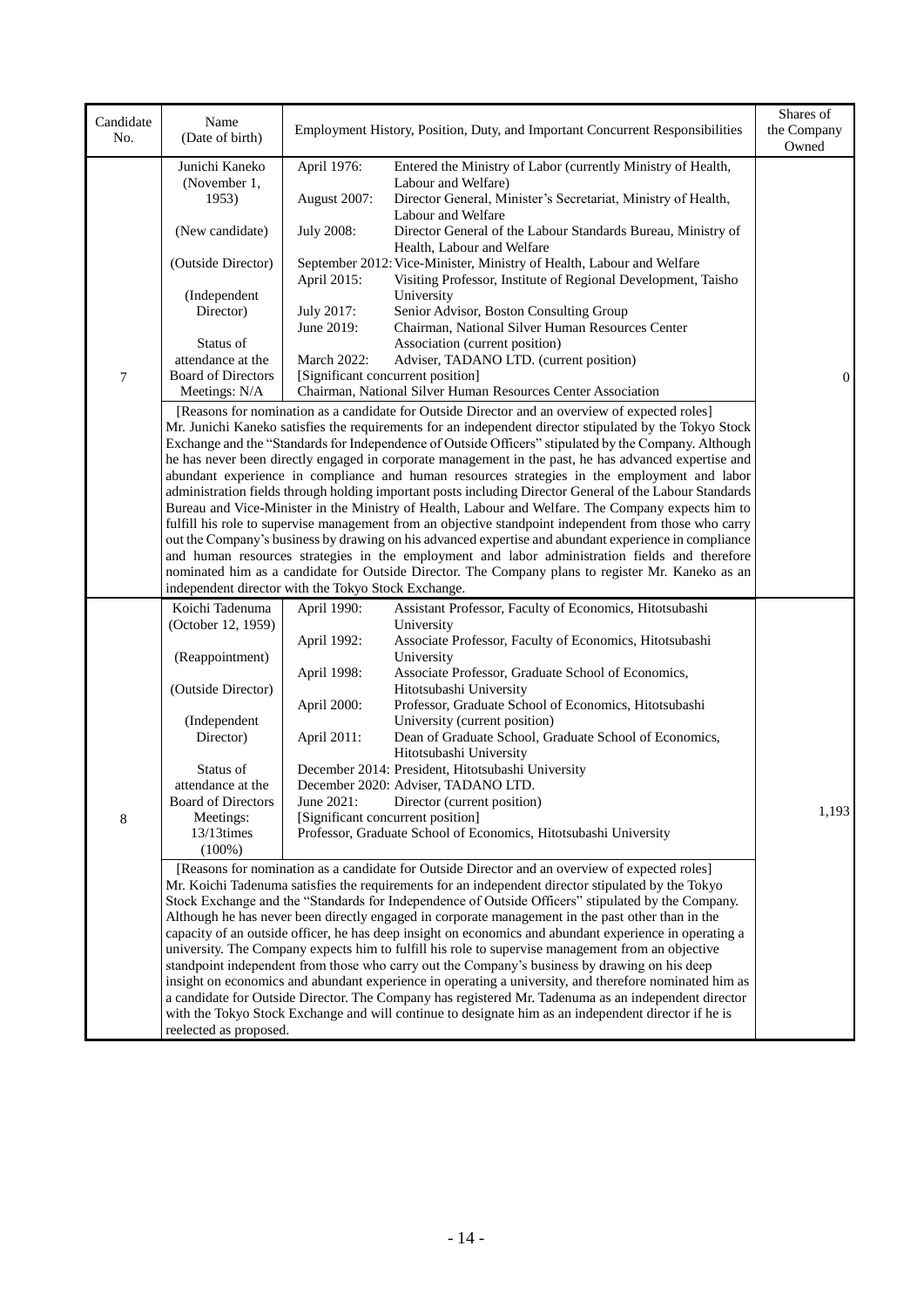| Candidate<br>No. | Name<br>(Date of birth)                                                                                                                                                                                                                                                                                                                                                                                                                                                                                                                                                                                                                                                                                                                                                                                                                                                                                                                                                                                                 | Employment History, Position, Duty, and Important Concurrent Responsibilities                                                                                                                                                                                                                                                                                                                                                                                                                                                                                                                                                                                                                                                                                                                                                  | Shares of<br>the Company<br>Owned |
|------------------|-------------------------------------------------------------------------------------------------------------------------------------------------------------------------------------------------------------------------------------------------------------------------------------------------------------------------------------------------------------------------------------------------------------------------------------------------------------------------------------------------------------------------------------------------------------------------------------------------------------------------------------------------------------------------------------------------------------------------------------------------------------------------------------------------------------------------------------------------------------------------------------------------------------------------------------------------------------------------------------------------------------------------|--------------------------------------------------------------------------------------------------------------------------------------------------------------------------------------------------------------------------------------------------------------------------------------------------------------------------------------------------------------------------------------------------------------------------------------------------------------------------------------------------------------------------------------------------------------------------------------------------------------------------------------------------------------------------------------------------------------------------------------------------------------------------------------------------------------------------------|-----------------------------------|
| 9                | Shosaku Murayama<br>(September 21,<br>1949)<br>(Reappointment)<br>(Outside Director)<br>(Independent)<br>Director)<br>Status of<br>attendance at the<br><b>Board of Directors</b><br>Meetings:<br>$17/17$ times<br>$(100\%)$                                                                                                                                                                                                                                                                                                                                                                                                                                                                                                                                                                                                                                                                                                                                                                                            | April 1972:<br>Joined Bank of Japan<br>Economist, New York Office of Bank of Japan<br>February 1981:<br>November 1994: General Manager, Takamatsu Branch of Bank of Japan<br>Chief, Survey Statistics Bureau of Bank of Japan<br>June 1998:<br>President, CEO and Representative Director of Teikoku<br><b>March 2002:</b><br>Seivaku Co., Ltd.<br>President, CEO and Representative Director of iPS Academia<br>June 2011:<br>Japan, Inc.<br>June 2014:<br>Outside Director of TOHO HOLDINGS CO., LTD. (current<br>position)<br>July 2014:<br>President, CEO and Representative Director of iPS Portal, Inc<br>June 2020:<br>Director of TADANO LTD. (current position)<br>[Significant concurrent positions]<br>Outside Director of TOHO HOLDINGS CO., LTD., Representative Director of<br>Museum of Astronomical Telescopes | 5,212                             |
|                  | [Reasons for nomination as a candidate for Outside Director and an overview of expected roles]<br>Mr. Shosaku Murayama satisfies the requirements for an independent director stipulated by the Tokyo<br>Stock Exchange and the "Standards for Independence of Outside Officers" stipulated by the Company.<br>He has adequately supervised the Company's management with his abundant knowledge and experience<br>on the economy, finance and corporate management. The Company expects him to fulfill his role to<br>supervise management from an objective standpoint independent from those who carry out the<br>Company's business by drawing on his abundant knowledge and experience on the economy, finance<br>and corporate management, and therefore nominated him as a candidate for Outside Director. The<br>Company has registered Mr. Murayama as an independent director with the Tokyo Stock Exchange, and<br>will continue to designate him as an independent director if he is reelected as proposed. |                                                                                                                                                                                                                                                                                                                                                                                                                                                                                                                                                                                                                                                                                                                                                                                                                                |                                   |

Notes:

- 1. Mr. Koichi Tadano, a candidate for Director, serves as the Chairman of Tadano Scholarship Foundation. The Company has transactions related to lease contracts of real estate with Tadano Scholarship Foundation. There are no special interests between other candidates and the Company.
- 2. The number of shares of the Company owned by each candidate includes the number of shares owned through the Tadano Executive Shareholding Association.
- 3. Mr. Tatsuro Ishizuka, Ms. Akiko Otsuka, Mr. Junichi Kaneko, Mr. Koichi Tadenuma and Mr. Shosaku Murayama are candidates for Outside Directors. The first year as an Outside Director of the Company for Mr. Tatsuro Ishizuka, Ms. Akiko Otsuka and Mr. Koichi Tadenuma shall end at the close of this Shareholders' Meeting. Mr. Shosaku Murayama's
- second year as an Outside Director of the Company shall end at the close of this Shareholders' Meeting. 4. Agreements with Outside Directors regarding the limitation of liability The Company has, respectively, made an agreement with candidates for Outside Directors Mr. Tatsuro Ishizuka, Ms. Akiko Otsuka, Mr. Koichi Tadenuma and Mr. Shosaku Murayama regarding limitation of liability in accordance with Article 423, Paragraph 1 of the Companies Act. If the proposal for their election is approved as originally proposed, this agreement will remain valid. In addition, the amount of individual liability under such agreement is the minimum amount stipulated by laws and regulations. The Company will enter into the same liability agreements with Mr. Junichi Kaneko, a candidate for Outside Director, if the proposal for his election is approved as originally proposed.
- 5. Directors and officers liability insurance contract The Company has concluded with an insurance company a directors and officers liability insurance contract stipulated in Article 430-3, Paragraph 1 of the Companies Act, which insures all Directors. This insurance contract covers damage that may arise as a result of the insured Directors assuming liability related to the execution of their duties or receiving a claim related to the pursuit of such liability. The insurance premium for all the insured is fully borne by the Company. If each candidate assumes the office of Director, they will be insured under the insurance contract, which is scheduled to be renewed with the same terms and conditions during their terms of office.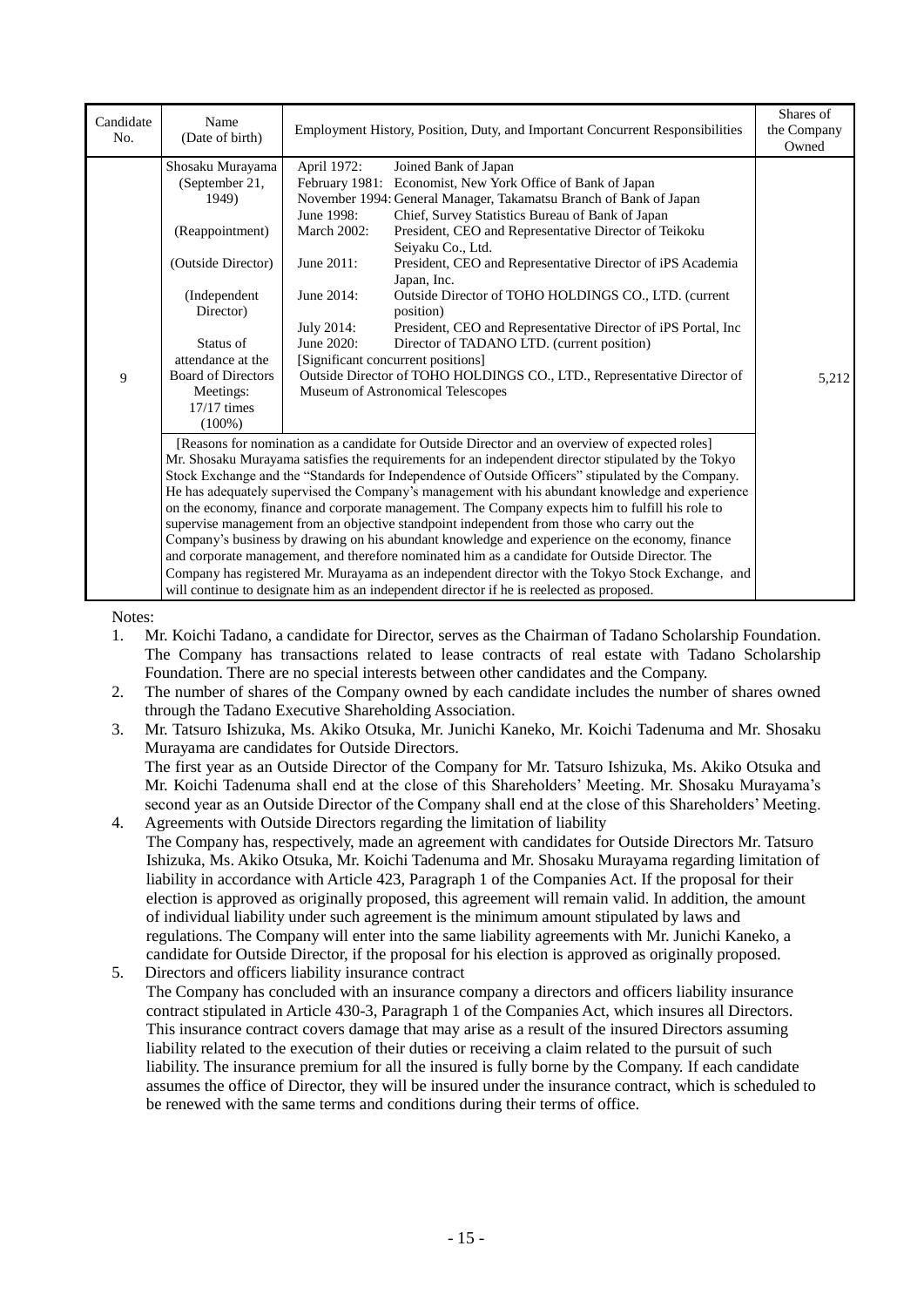| Candidate<br>number | Name                       | Corporate<br>management | <b>Governance and</b><br>risk management | <b>Finance and</b><br>accounting | Manufacturing,<br>technology and<br>R&D | <b>Marketing</b> and<br>sales | <b>Global experience</b> |
|---------------------|----------------------------|-------------------------|------------------------------------------|----------------------------------|-----------------------------------------|-------------------------------|--------------------------|
| 1                   | Koichi Tadano              |                         |                                          |                                  |                                         |                               |                          |
| 2                   | Toshiaki Ujiie             |                         |                                          |                                  |                                         |                               |                          |
| 3                   | Kenichi Sawada             |                         |                                          |                                  |                                         |                               |                          |
| 4                   | Hiroyuki Goda              |                         |                                          |                                  |                                         |                               |                          |
| 5                   | <b>Tatsuro Ishizuka</b>    |                         |                                          |                                  |                                         |                               |                          |
| 6                   | <b>Akiko Otsuka</b>        |                         |                                          |                                  |                                         |                               |                          |
| 7                   | Junichi Kaneko             |                         |                                          |                                  |                                         |                               |                          |
| 8                   | Koichi Tadenuma            |                         |                                          |                                  |                                         |                               |                          |
| 9                   | <b>Shosaku</b><br>Murayama |                         |                                          |                                  |                                         |                               |                          |

(For reference) Areas of Expertise of the Candidates for Directors (Skills Matrix)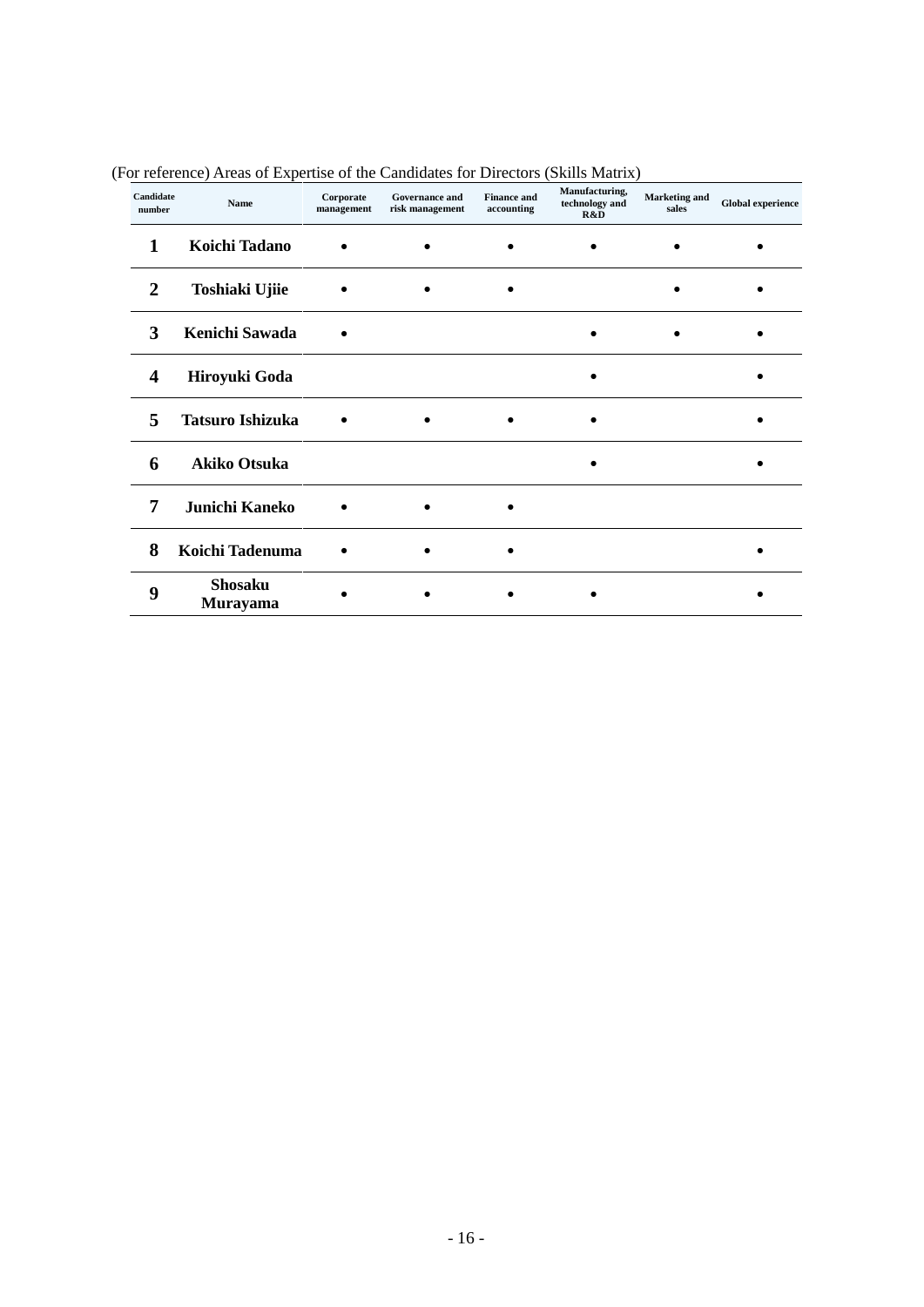Proposal 4: Election of Two Audit and Supervisory Board Members

At the close of this Shareholders' Meeting, the office term of Audit and Supervisory Board Members Mr. Yoichiro Nishi and Mr. Kazushi Inokawa shall expire. Accordingly, it is proposed that two Audit and Supervisory Board Members be elected.

In selecting the candidates for Audit and Supervisory Board Members, in order to ensure fairness and transparency, the Board of Directors consulted with the Nominating and Compensation Committee, more than half members of which are Independent Outside Directors before deciding the candidates for Audit and Supervisory Board Members.

If elected, their term of office shall expire at the close of the 78th Ordinary General Shareholders' Meeting.

This proposal has already been approved by the Audit and Supervisory Board.

The candidates for Audit and Supervisory Board Members are as follows:

| Candidate<br>number | Name           |                                                               | Current position<br>at the Company                               | Attendance at the Board of<br>Directors Meetings/out of<br>possible times | Attendance at the Audit and<br>Supervisory Board<br>Meetings/out of possible times |
|---------------------|----------------|---------------------------------------------------------------|------------------------------------------------------------------|---------------------------------------------------------------------------|------------------------------------------------------------------------------------|
|                     | Yoichiro Nishi | [Reappointment]                                               | <b>Full-time Audit</b><br>and Supervisory<br><b>Board Member</b> | $17/17$ times                                                             | $14/14$ times                                                                      |
|                     | Koji Watanabe  | [New candidate]<br>[Outside Auditor]<br>[Independent Auditor] |                                                                  |                                                                           |                                                                                    |

[New candidate]: Candidate for new Audit and Supervisory Board Member

[Reappointment]: Candidate for reappointment as Audit and Supervisory Board Member

[Outside Auditor]: Candidate for Outside Audit and Supervisory Board Member

[Independent Auditor]: Independent Auditor in accordance with the rules of the Tokyo Stock Exchange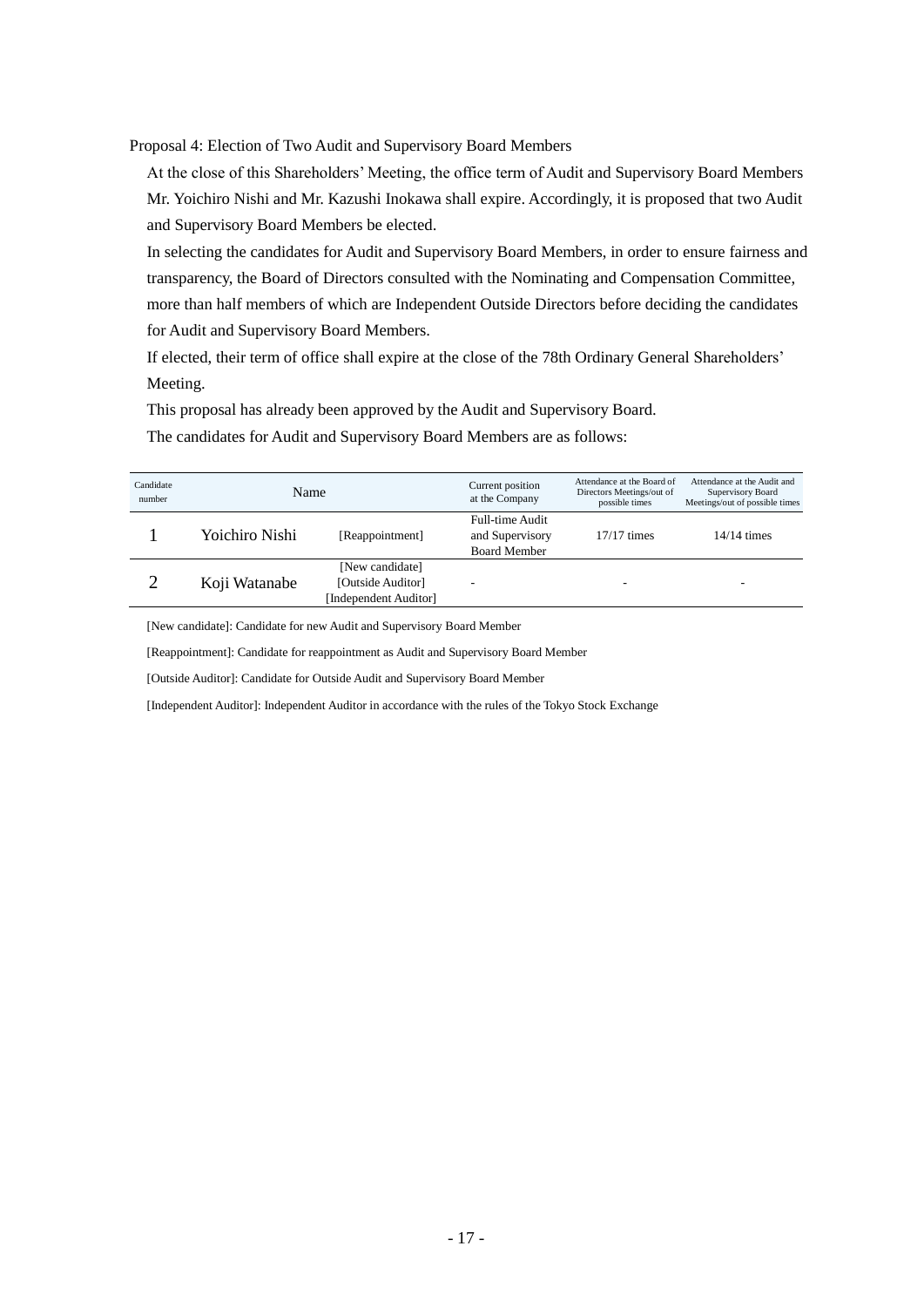| Candidate<br>No. | Name<br>(Date of birth)                                                                                                                                                                                                                                                                                                                                                                                                                                                         |                                                                                                                                      | Employment History, Position, and Important Concurrent Responsibilities                                                                                                                                                                                                                                                                                                                                                                                                                                                                                                                                                                                                                                                                                                                                                     | Shares of<br>the Company<br>Owned |  |  |
|------------------|---------------------------------------------------------------------------------------------------------------------------------------------------------------------------------------------------------------------------------------------------------------------------------------------------------------------------------------------------------------------------------------------------------------------------------------------------------------------------------|--------------------------------------------------------------------------------------------------------------------------------------|-----------------------------------------------------------------------------------------------------------------------------------------------------------------------------------------------------------------------------------------------------------------------------------------------------------------------------------------------------------------------------------------------------------------------------------------------------------------------------------------------------------------------------------------------------------------------------------------------------------------------------------------------------------------------------------------------------------------------------------------------------------------------------------------------------------------------------|-----------------------------------|--|--|
| $\mathbf{1}$     | Yoichiro Nishi<br>(February 24, 1956)<br>(Reappointment)<br>Status of<br>attendance at the<br><b>Board of Directors</b><br>Meetings:<br>$17/17$ times<br>$(100\%)$<br>Status of<br>attendance at the<br>Audit and<br>Supervisory Board<br>Meetings:<br>14/14 times<br>$(100\%)$                                                                                                                                                                                                 | April 1976:<br>April 2005:<br>January 2007:<br>June 2008:<br>January 2009:<br>April 2009:<br>April 2011:<br>June 2011:<br>June 2020: | Joined Yanmar Diesel Co., Ltd. (currently Yanmar Holdings<br>Co., Ltd.)<br>General Manager of Tractor Development Division I,<br>Development Headquarters, Yanmar Diesel Co., Ltd.<br>General Manager of Development Group III, Development<br>Division, Tractor Business Headquarters, Yanmar Agricultural<br>Machinery Manufacturing Co., Ltd. (currently YANMAR<br>AGRIBUSINESS CO., LTD.)<br>General Manager of Product Technology Department,<br>Development Division, Tractor Business Headquarters, Yanmar<br>Agricultural Machinery Manufacturing Co., Ltd.<br>September 2008: Joined TADANO LTD.<br>General Manager of Research and Development Planning<br>Department<br>Officer<br><b>Executive Officer</b><br>Director, Executive Officer<br>Full-time Audit and Supervisory Board Member (current<br>position) | 45,394                            |  |  |
|                  | [Reasons for nomination as a candidate for Audit and Supervisory Board Member]<br>Mr. Yoichiro Nishi has been in charge of various roles and has overseen divisions such as research and<br>development, production, and quality and safety assurance, and has abundant experience and deep insight<br>towards these areas. He is expected to perform audits based on his broad viewpoints and is therefore<br>nominated as a candidate for Audit and Supervisory Board Member. |                                                                                                                                      |                                                                                                                                                                                                                                                                                                                                                                                                                                                                                                                                                                                                                                                                                                                                                                                                                             |                                   |  |  |
|                  | Koji Watanabe<br>(November 4,<br>1961)<br>(New candidate)<br>(Outside Auditor)<br>(Independent<br>Auditor)<br>Status of<br>attendance at the<br><b>Board of Directors</b><br>Meetings: N/A<br>Status of<br>attendance at the<br>Audit and<br>Supervisory Board<br>Meetings: N/A                                                                                                                                                                                                 | April 1980:<br>April 2010:<br>March 2014:<br>March 2020:<br>March 2021:                                                              | Appointed to Kagawa Prefectural Police Officer<br>Director of First Investigation Division, Kagawa Prefectural<br><b>Police Headquarters</b><br>Chief of First Investigation Division, Kagawa Prefectural<br>Police Headquarters<br>Chief, Takamatsu-minami Police Office<br>Regional Inspector of Community Safety Division, Kagawa<br>Prefectural Police Headquarters<br>[Reasons for nomination as a candidate for Outside Audit and Supervisory Board Member]                                                                                                                                                                                                                                                                                                                                                           | $\boldsymbol{0}$                  |  |  |
|                  |                                                                                                                                                                                                                                                                                                                                                                                                                                                                                 |                                                                                                                                      | Mr. Koji Watanabe is nominated as a candidate for Outside Audit and Supervisory Board Member because<br>he satisfies the requirements for becoming an independent auditor stipulated by the Tokyo Stock Exchange<br>and the "Standards for Independence of Outside Officers," stipulated by the Company, and while he has<br>never been directly engaged in corporate management in the past, his abundant knowledge of, and<br>experience in, compliance can be utilized for the Company's audit system. The Company plans to register<br>Mr. Watanabe as an independent auditor with the Tokyo Stock Exchange.                                                                                                                                                                                                            |                                   |  |  |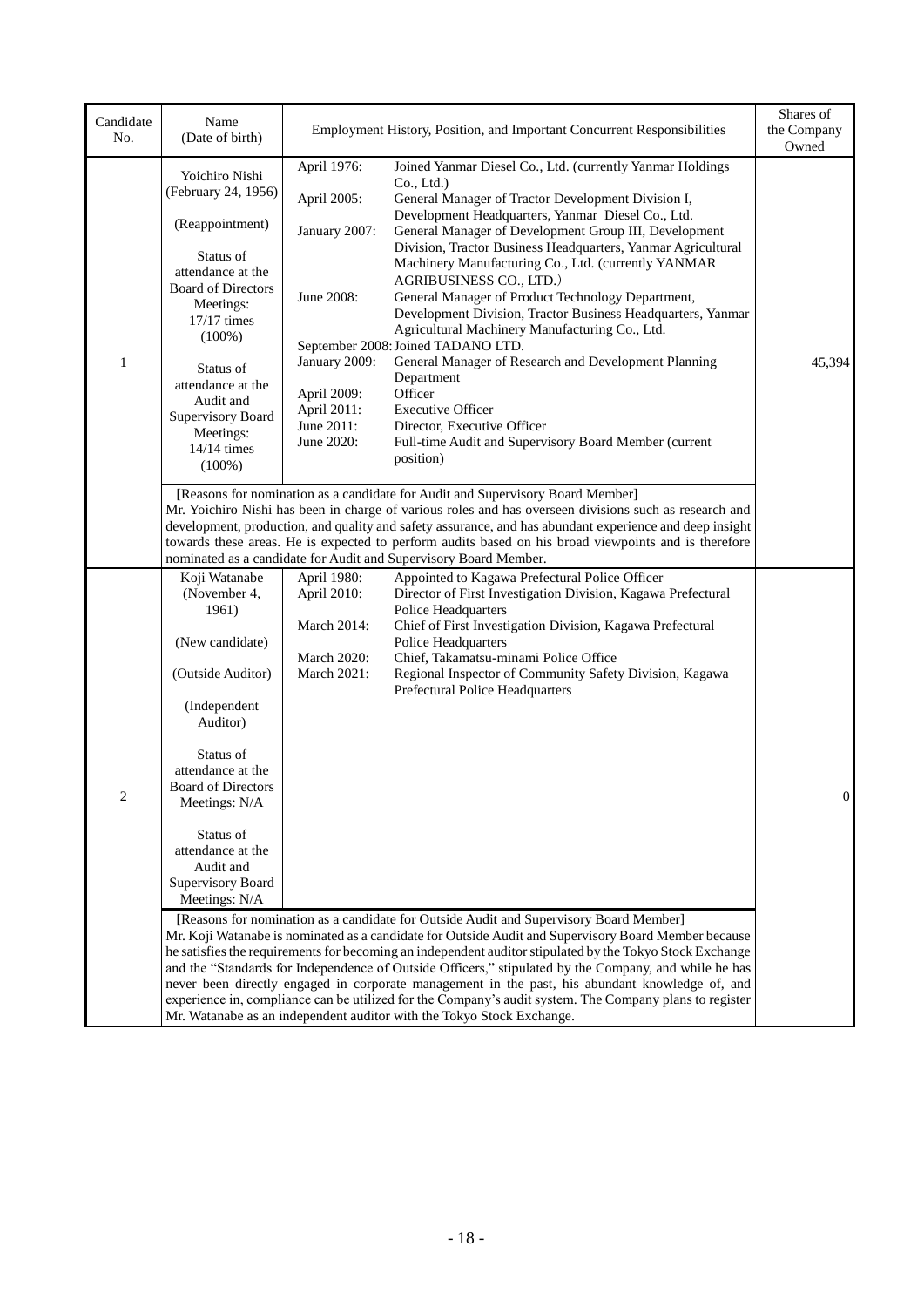### Notes:

- 1. There are no special interests between the candidates and the Company.
- 2. The number of shares of the Company owned by a candidate includes the number of shares owned through the Tadano Executive Shareholding Association.
- 3. Mr. Koji Watanabe is a candidate for Outside Audit and Supervisory Board Member.
- 4. Agreements with Audit and Supervisory Board Members regarding the limitation of liability The Company will enter into an agreement with the candidate for Audit and Supervisory Board Member Mr. Yoichiro Nishi regarding limitation of liability in accordance with Article 423, Paragraph 1 of the Companies Act, if the proposal for his election is approved as originally proposed and conditional upon the approval of Proposal 2. The Company will enter into an agreement with the candidate for Outside Audit and Supervisory Board Member Mr. Koji Watanabe regarding limitation of liability in accordance with Article 423, Paragraph 1 of the Companies Act, if the proposal for his election is approved as originally proposed. In addition, the amount of individual liability under such agreement is the minimum amount stipulated by laws and regulations.
- 5. Directors and officers liability insurance contract

The Company has concluded with an insurance company a directors and officers liability insurance contract stipulated in Article 430-3, Paragraph 1 of the Companies Act, which insures all Audit and Supervisory Board Members. This insurance contract covers damage that may arise as a result of the insured Audit and Supervisory Board Members assuming liability related to the execution of their duties or receiving a claim related to the pursuit of such liability. The insurance premium for all the insured is fully borne by the Company. If each candidate assumes the office of Audit and Supervisory Board Member, they will be insured under the insurance contract, which is scheduled to be renewed with the same terms and conditions during their terms of office.